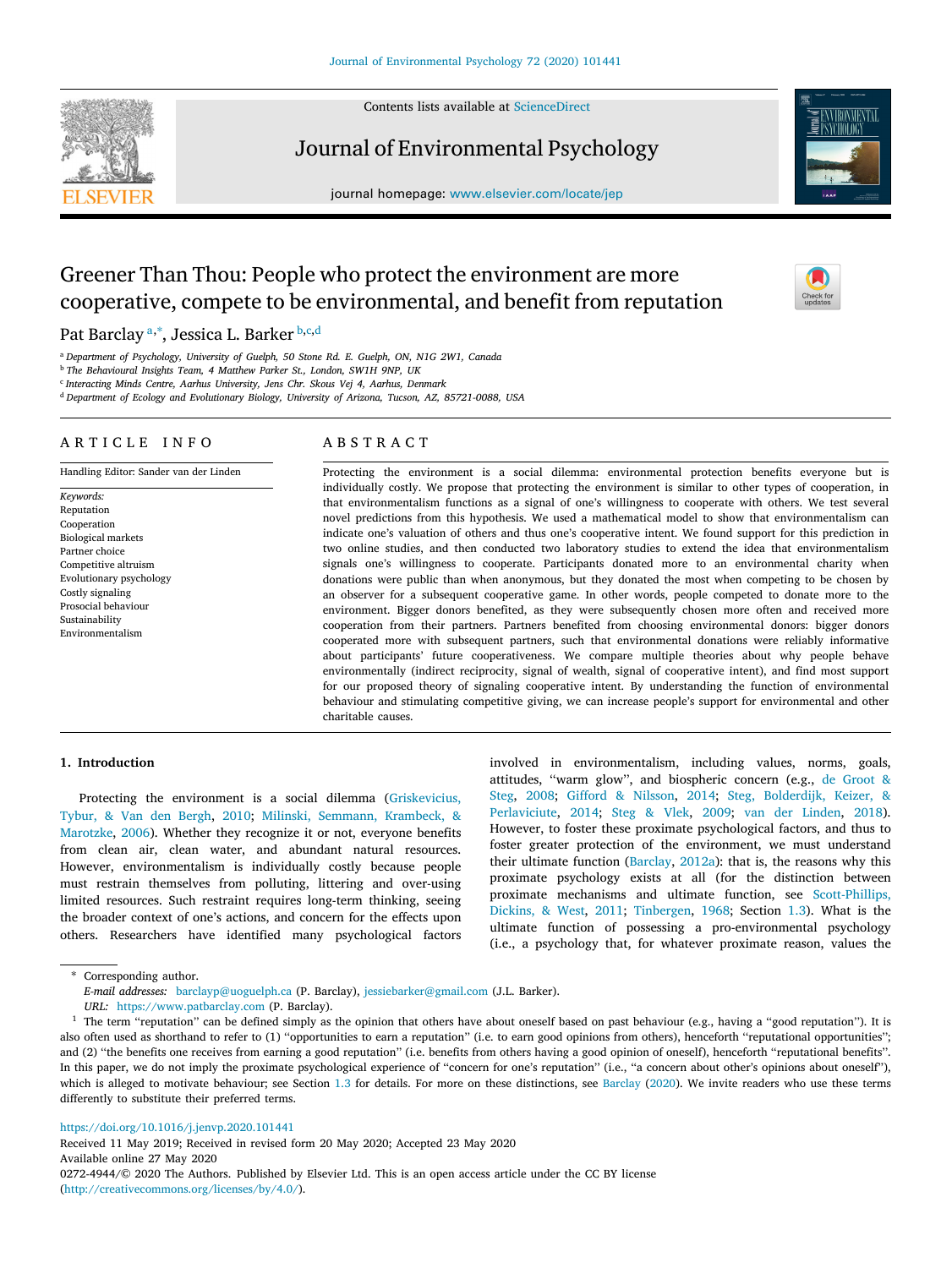environment)? What payoffs result in it persisting despite the cost? A promising candidate is the benefits of a good reputation.<sup>[1](#page-0-5)</sup>

Reputational opportunities are important in promoting cooperative behaviour (e.g., [Andreoni & Bernheim](#page-11-2), [2009](#page-11-2); [Barclay & Willer](#page-12-4), [2007](#page-12-4); [Fehrler & Przepiorka,](#page-12-5) [2013](#page-12-5); [Feinberg, Willer, & Schultz,](#page-12-6) [2014](#page-12-6); [Milinski, Semmann, & Krambeck,](#page-12-7) [2002](#page-12-7); [Wu, Balliet, & Van Lange](#page-13-5), [2016\)](#page-13-5). People are more generous when they are observed (meta-analysis: [Bradley, Lawrence, & Ferguson,](#page-12-8) [2018](#page-12-8)), and they consequently benefit from earning a reputation for generosity (see reviews in [Barclay](#page-11-3), [2010a](#page-11-3), [2012a](#page-11-1), [2015\)](#page-11-4). Here we present a simple hypothesis: because protecting the environment is a form of cooperation, it will be maintained by many of the same factors that maintain other forms of cooperation — the same cost–benefit logic applies regardless of the particular domain of cooperation. In particular, because opportunities to earn a reputation are so important in supporting other forms of cooperation, we propose that they will also support environmentalism (see Sections [1.1](#page-1-0) and [2](#page-3-0)).

There is currently some preliminary evidence that reputational benefits underlie (some) environmental behaviours. People are more pro-environmental when their actions are known to others, both in laboratory studies (e.g., [Griskevicius et al.,](#page-12-0) [2010;](#page-12-0) [Milinski et al.](#page-12-1), [2006\)](#page-12-1) and in field experiments (reviewed by [Kraft-Todd, Yoeli,](#page-12-9) [Bhanot, & Rand](#page-12-9), [2015\)](#page-12-9). For example, people buy recognizably hybrid cars like Toyota Priuses more often in locations with pro-environmental norms, but the same is not true for less conspicuous hybrids like Toyota Camry Hybrids ([Sexton & Sexton](#page-13-6), [2014\)](#page-13-6). Even cues that imply reputational opportunities, such as photos of eyes which trigger a sense of being watched, can increase pro-environmental behaviours like cleaning up litter ([Ernest-Jones,](#page-12-10) [Nettle, & Bateson](#page-12-10), [2011](#page-12-10); [Francey & Bergmüller,](#page-12-11) [2012](#page-12-11)) and donating money to environmental organizations [\(Ekström,](#page-12-12) [2011](#page-12-12); [Keller &](#page-12-13) [Pfattheicher](#page-12-13), [2011\)](#page-12-13). However, if reputational benefits are an ultimate functional explanation for a pro-environmental psychology, then cooperators must benefit from being observed, and it is currently unknown whether people do actually benefit from being seen to protect the environment.

While we are arguing that reputational benefits underlie environmental behaviours, our argument does not require that all environmental behaviours are observed. A pro-environmental psychology will cause both public and private pro-environmental behaviours. As long as the net benefits for public environmentalism outweigh the costs of private environmentalism – on average – then reputational benefits will cause pro-environmental sentiment to proliferate.

# *1.1. Three types of reputation that could foster environmentalism*

<span id="page-1-0"></span>What are the potential reputational benefits of environmentalism? First, protecting the environment could be rewarded via indirect reciprocity [\(Milinski et al.,](#page-12-1) [2006\)](#page-12-1). Under indirect reciprocity, cooperative people get rewarded by observers: cooperators are more likely to receive help when they themselves need help ([Nowak &](#page-12-14) [Sigmund,](#page-12-14) [2005](#page-12-14)). Those who help the cooperators in turn get a good reputation and are rewarded by others. In this way, helpers have their help reciprocated indirectly, i.e., from people other than the recipients of the help. With environmentalism, those who protect the environment could be rewarded by those who observe it.

Second, incurring the costs of environmentalism could demonstrate one's wealth ([Griskevicius, Cantu & van Vugt,](#page-12-15) [2012](#page-12-15)). Under this hypothesis, wealthy people are best able to afford the costs of environmentalism. Everyone gains reputational benefits from being seen to be ''green'', because audiences infer that the actor is wealthy. However, the benefits from being seen to be "green" are only worth gaining for those who really are wealthy enough to afford to donate to environmental causes or purchase sustainable products. For poorer people, the cost to them outweighs the benefits.

Our proposal represents a third, novel way that reputational benefits can support environmentalism: protecting the environment could be a signal of one's willingness to cooperate with others, such that observers trust and cooperate more with those who protect the environment ([Barclay](#page-11-1), [2012a\)](#page-11-1). Those who are willing to cooperate with others will be more likely to protect the environment, because doing so helps everyone who shares that environment. Indeed, past work shows that people who value the environment are more likely to cooperate with others (Kaiser & Byrka, 2011; [Sussman, Lavalle, &](#page-13-7) [Gifford,](#page-13-7) [2016](#page-13-7)) and to have prosocial value orientations ([Cameron,](#page-12-16) [Brown, & Chapman](#page-12-16), [1998](#page-12-16); [Gärling, Fujii, Gärling, & Jakobsson](#page-12-17), [2003](#page-12-17); [Groot & Steg,](#page-12-18) [2008](#page-12-18); [Joireman, Lasane, Bennett, Richards, &](#page-12-19) [Solaimani,](#page-12-19) [2001](#page-12-19); [van Vugt, Meertens, & van Lange,](#page-13-8) [1995](#page-13-8); but see [Joireman, van Lange, & van Vugt,](#page-12-20) [2004\)](#page-12-20). As such, observers can then use a person's pro-environmental behaviour as a cue of that person's willingness to cooperate, and benefit from trusting that person accordingly. This trust provides an incentive for everyone to act more environmentally, and by doing so they are actively signaling their willingness to cooperate (for the distinction between cues and signals in this context, see the Supplementary Material).

Under this signaling hypothesis, everyone benefits from being seen to protect the environment, but it is only worth the cost of environmentalism for those who actually value others' welfare and intend to stay and cooperate for the long term. Thus, those who value others' welfare will be pro-environmental because the long-term benefits to them outweigh the costs. By contrast, for those who do not intend to cooperate, the costs of protecting the environment outweigh the short-term benefits of ''suckering'' someone into trusting. Thus, those who do not value others' welfare, or who do not intend to stay and cooperate for the long term, will not be pro-environmental because the costs outweigh the benefits to them of appearing environmental. This hypothesis is a direct application of theories that have been applied to other diverse forms of cooperation ([André](#page-11-5), [2010;](#page-11-5) [Smith & Bliege Bird,](#page-13-9) [2005\)](#page-13-9), including food sharing [\(Bliege Bird,](#page-12-21) [Ready, & Power,](#page-12-21) [2018](#page-12-21)), romantic relationships [\(Bolle,](#page-12-22) [2001](#page-12-22)), charitable giving ([Brekke, Hauge, Lind, & Nyborg,](#page-12-23) [2011](#page-12-23); [Hauge,](#page-12-24) [Brekke, Nyborg, & Lind](#page-12-24), [2019](#page-12-24); [Keser,](#page-12-25) [2003\)](#page-12-25), religion ([Sosis](#page-13-10), [2004](#page-13-10)), costly apologies [\(Ohtsubo & Watanabe](#page-12-26), [2009\)](#page-12-26), and honesty in business [\(Frank,](#page-12-27) [2004](#page-12-27); [Pfeiffer, Tran, Krumme, & Rand,](#page-12-28) [2012](#page-12-28)). Here we apply those same principles to environmental sentiment.

Our signaling theory of environmentalism and cooperative intent – and the theory that environmentalism signals' one's wealth – are both part of ''biological markets theory'', wherein organisms advertise whatever valuable traits make them more desirable as partners ([Barclay,](#page-11-6) [2013;](#page-11-6) [Noë & Hammerstein](#page-12-29), [1994](#page-12-29), [1995\)](#page-12-30). Desirable traits are those which indicate one's *ability* to benefit others or one's *willingness* to do so. The value of a trait depends on how useful that trait is in that social environment (e.g., physical coordination is desirable in teammates when sports are important), how diagnostic a given action is of some underlying quality (e.g., spinning a basketball is a better signal of coordination than is fruit-picking), and the supply and demand for that quality. To apply biological markets theory ([Barclay](#page-11-6), [2013,](#page-11-6) [2016\)](#page-11-7): environmentalism advertises one's willingness to benefit others (i.e., one's cooperative intent).

Given that observers will preferentially associate with those who protect the environment, this creates an incentive (conscious or not) to actively broadcast one's environmentalism instead of keeping it private, and to act more environmentally when observed. Furthermore, given that organisms are in implicit competition to be chosen as social partners, people should actively compete to be more environmental than others, just as they compete to help in other ways ([Barclay,](#page-11-8) [2004,](#page-11-8) [2013;](#page-11-6) [Barclay & Willer,](#page-12-4) [2007;](#page-12-4) [Raihani & Smith,](#page-13-11) [2015](#page-13-11); [Roberts](#page-13-12), [1998](#page-13-12); [Sylwester & Roberts,](#page-13-13) [2010](#page-13-13); [van Vugt, Roberts &](#page-13-14) [Hardy](#page-13-14), [2007](#page-13-14)). Despite this competition making *everyone* act more environmentally, environmentalism will still be correlated with cooperative intent (or wealth) because people's relative rankings are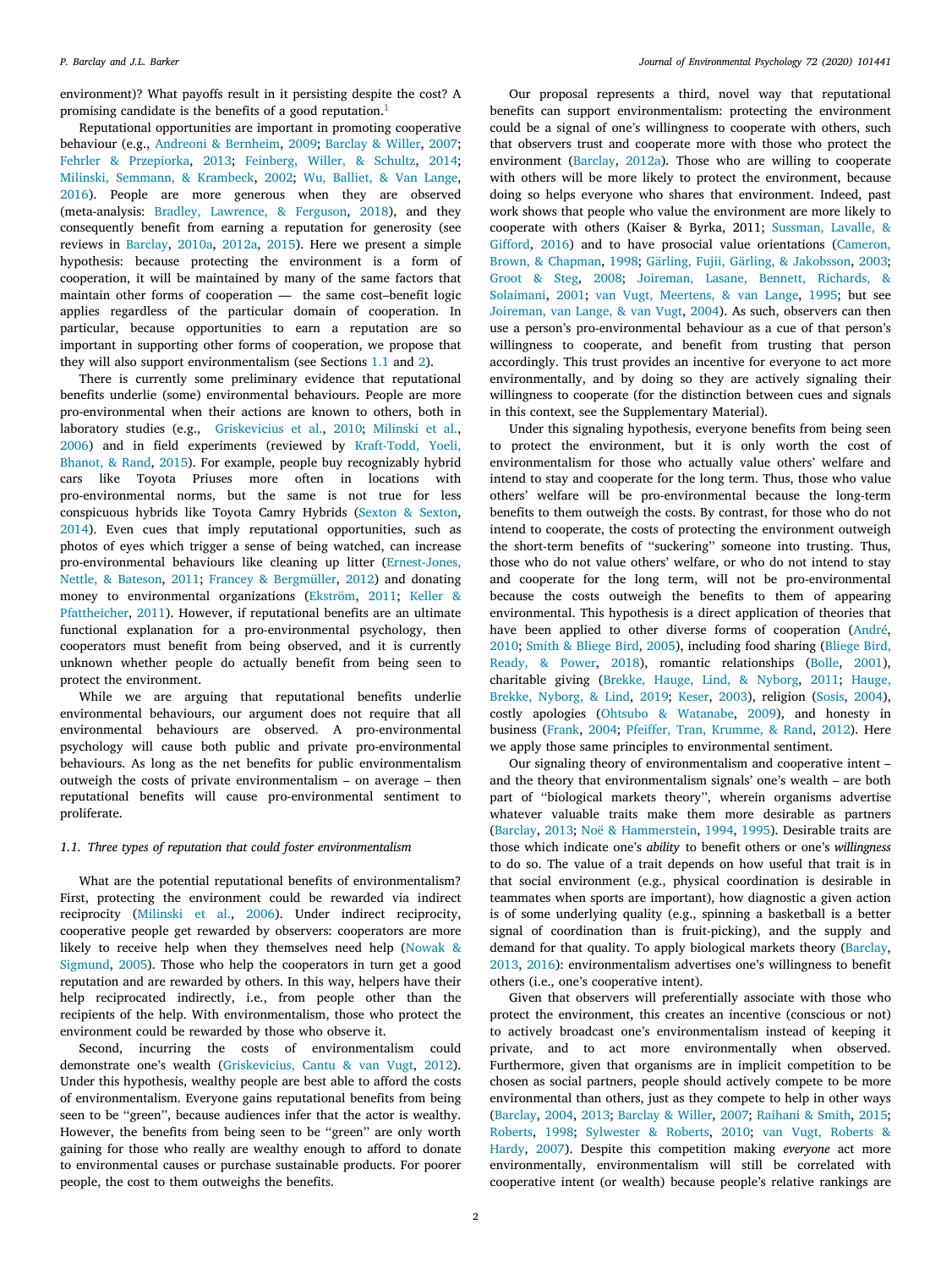preserved. That is, the best cooperators are still the most environmental, and the worst cooperators are still least environmental; the overall levels of environmentalism are simply higher. For a discussion of how signals maintain their information value despite competition to signal more, see Biernaskie and colleagues ([Biernaskie, Perry, & Grafen](#page-12-31), [2018\)](#page-12-31) and the Supplementary Material.

#### *1.2. Predictions*

Our broad proposition is that people use (consciously or not) environmentalism as a signal of cooperative intent within a biological market for social partners, and audiences (consciously or not) evaluate it as such. Based on this, we predict that the results observed for other signals of cooperative intent will also be observed in the domain of environmentalism (e.g., competitive altruism in [Barclay &](#page-12-4) [Willer](#page-12-4), [2007](#page-12-4)). These predictions – although already tested in other forms of cooperation (e.g., [Barclay & Willer](#page-12-4), [2007](#page-12-4); [Feinberg et al.](#page-12-6), [2014;](#page-12-6) [Hauge et al.](#page-12-24), [2019](#page-12-24); [Milinski et al.,](#page-12-7) [2002;](#page-12-7) [Wu et al.,](#page-13-5) [2016\)](#page-13-5) – would represent new findings about environmentalism and would thus support our hypothesis. Here we focus on the following seven predictions that our signaling hypothesis makes, noting that some but not all are also made by the other functional hypotheses about reputational benefits and environmentalism (indirect reciprocity and signaling wealth).

First, we predict that people who do more for the environment are more likely to cooperate with others (Prediction 1a) and have less selfish personalities (Prediction 1b). These correlations are necessary to demonstrate signaling: a signaling system is only stable if those who signal more (e.g., act more environmentally) are also higher in the trait being signaled (e.g., cooperative intent). Second, we predict that those correlations (i.e., 1a & 1b) will be mediated by other traits relevant to cooperation, such as one's valuation of others or of the future, such that the correlations are reduced when controlling for valuation of others or another relevant trait (Prediction 2).

Third, because our hypothesis is about signaling, we predict that people will be more environmental when their actions are observed by others instead of anonymous, i.e. when they have an opportunity to earn a reputation (Prediction 3). Fourth, we predict that partner choice will cause people to compete to protect the environment more than others do (Prediction 4). This predicted competition is unique to biological markets theory (and variants thereof, e.g., [Roberts](#page-13-12), [1998](#page-13-12)), and is not predicted by traditional explanations for cooperation based on direct or indirect reciprocity alone (i.e., without partner choice) ([Axelrod](#page-11-9), [1984;](#page-11-9) [Nowak & Sigmund](#page-12-14), [2005\)](#page-12-14). Following the same logic, our fifth prediction is that choosers will prefer partners who give more to the environment, such that those who give tend to benefit by an increased likelihood of being chosen (Prediction 5). This kind of partner choice would be consistent with (and a logical extension of) indirect reciprocity, but is not explicitly required by that theory. Sixth, we predict that those who give will also benefit from increased cooperation within any new relationship (Prediction 6).

Finally, we make another prediction that is unique to signals of cooperative intent: the correlation between environmentalism and subsequent cooperation will be weakened (but not eliminated) when there are more incentives to appear environmental (Prediction 7). When people have more incentives to appear environmental, they are more likely to act environmentally, even if they have low intention to cooperate in the future. When less cooperative people start acting environmentally, it will weaken the correlation between environmentalism and cooperation, but will not eliminate that correlation (see [\(Biernaskie et al.,](#page-12-31) [2018](#page-12-31)), for signal honesty despite an escalation of signaling). Hence Prediction 7.

We first show in a mathematical model how environmentalism could demonstrate one's likelihood of cooperation. We then present Studies 1 and 2, which were online studies to test Predictions 1a and 2, and are an important proof of concept of our model. Finally, we present Studies 3 and 4, which used an experimental economic game with subsequent exploratory questionnaires. These are the most important studies, because in addition to testing Prediction 1, they also test Predictions 3–7.

The other reputation-based theories of environmentalism could also make some of these predictions, given that all these theories are about reputational benefits, but each makes a unique combination of predictions, and no other theory except for signaling cooperation makes all of the predictions (see [Table](#page-10-0) [1\)](#page-10-0). Indirect reciprocity predicts that environmentalism will correlate with cooperation (Prediction 1a) and personality type (Prediction 1b), and could be extended to predict that concern for others mediates those correlations (Prediction 2). Indirect reciprocity also predicts that people will be more environmental when observed (Prediction 3) and that people who act more environmentally will receive more cooperation from others (Prediction 6). Furthermore, while not explicitly making the prediction, indirect reciprocity theory could implicitly say that people who act environmentally are chosen more often as partners (Prediction 5). However, it explicitly does not predict that people will act even more environmentally when competing to be chosen (i.e., silent about Prediction 4), nor that the environmentalism-cooperation link is weaker when there are more incentives to appear environmental (i.e., silent about Prediction 7).

By contrast, if environmentalism functions as a signal of wealth ([Griskevicius, Cantu & van Vugt,](#page-12-15) [2012\)](#page-12-15), then we should make several different predictions. Like our cooperativeness-signaling hypothesis, the wealth-signaling hypothesis is ultimately derived from biological markets theory ([Barclay](#page-11-6), [2013;](#page-11-6) [Noë & Hammerstein,](#page-12-29) [1994](#page-12-29), [1995\)](#page-12-30), so it predicts that people will be more environmental when observed (Prediction 3), will compete to be more environmental than others (Prediction 4), and will be preferentially chosen as partners (Prediction 5). However, the wealth-signaling hypothesis makes no predictions about cooperation. Therefore, it does not necessarily predict that environmental people will receive more cooperation from partners (i.e., silent about Prediction 6). Furthermore, it explicitly does not predict a correlation between environmentalism and cooperation or personality type (i.e., silent about Predictions 1a & 1b), nor any mediation or weakening of that correlation (i.e., silent about Predictions 2 and 7, respectively). Instead, the wealth-signaling hypothesis explicitly predicts a correlation between environmentalism and wealth or salary, and possibly other traits that could be a proxy for wealth (e.g., intelligence). If there is a correlation between wealth and environmentalism, then audiences can infer one's wealth from one's environmentalism, which then gives people an incentive to display their environmentalism in order to signal that they are wealthy. By contrast, if there is no correlation between wealth and environmentalism, then audiences should not infer someone's wealth from their environmentalism, and environmentalism will not be used to signal wealth.

# *1.3. Testing the function of environmentalism, not the proximate psychological mechanisms*

<span id="page-2-0"></span>Before we introduce our studies, we must stress which level of analysis we are examining. Many psychological studies test the proximate psychological mechanisms underlying behaviour. For example, which specific norms, values, emotions, attitudes, and concerns motivate environmental behaviour (e.g., [de Groot & Steg](#page-12-2), [2008;](#page-12-2) [Steg & Vlek](#page-13-1), [2009;](#page-13-1) [Steg et al.](#page-13-0), [2014](#page-13-0); [van der Linden,](#page-13-2) [2018\)](#page-13-2)? Other psychological studies test the developmental mechanisms underlying behaviour. For example, what types of learning cause people to become pro-environmental (e.g., imitation vs. norm-following vs. reinforcement learning), and more broadly, how do nature and nurture interact to cause people to become pro-environmental? These are important questions, and are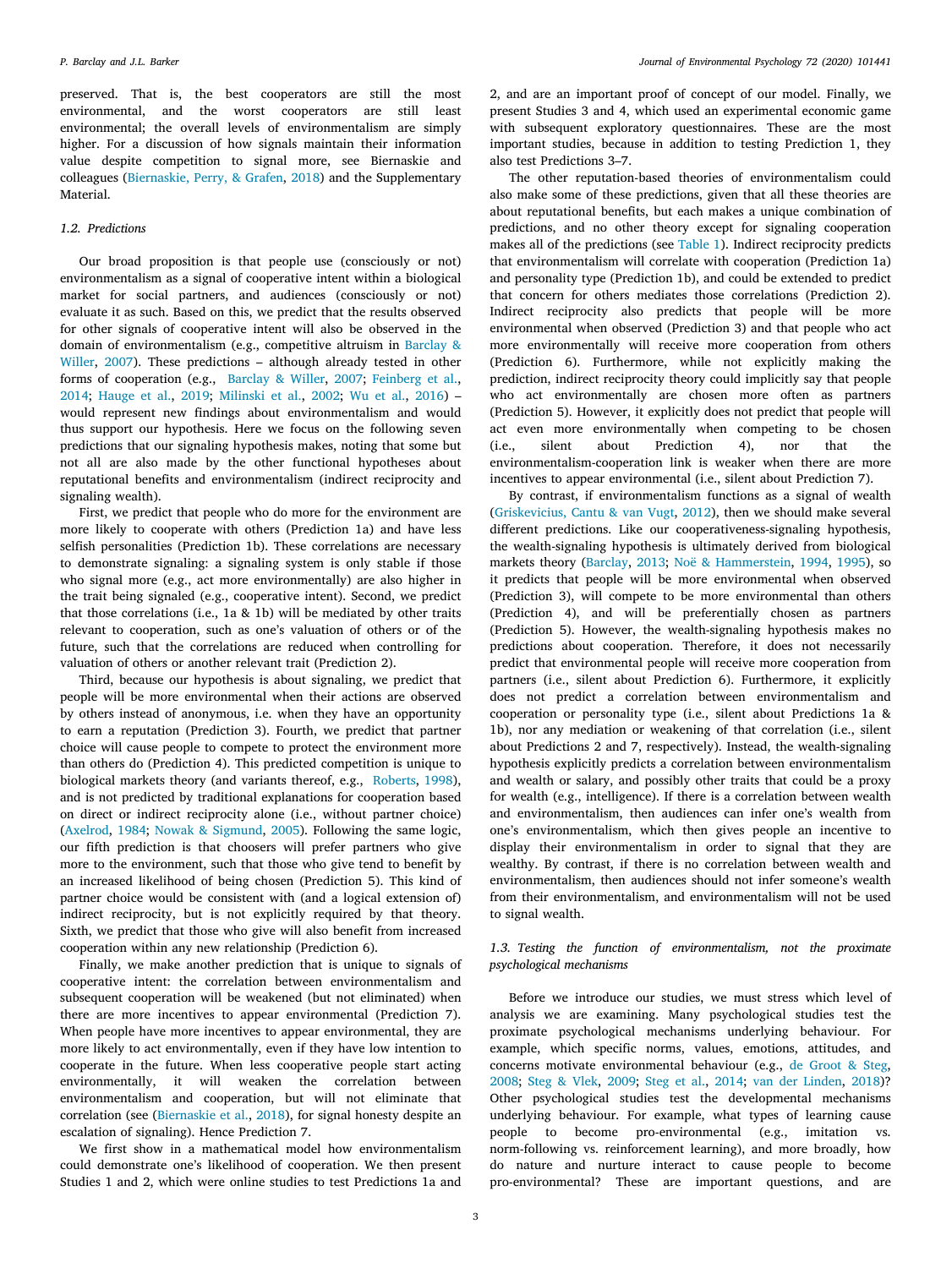well-studied for good reason. However, they are not the only kinds of questions one can ask.

Others ask instead about the ultimate functions underlying behaviour. Why do these proximate psychological mechanisms and developmental responses exist at all? Why has not everyone learned to love (or have an innate love for) destroying the environment instead of protecting it? Why does a pro-environmental psychology arise in at least some people – what benefits does it bring? What payoffs have resulted in pro-environmental sentiment persisting – or even spreading – instead of being eliminated due to its costs? In other words, what is its function? This kind of question – ultimate function – is much less-studied for environmentalism than questions at the other levels of analysis.

Here, we are investigating the function of environmentalism, which is complementary to questions of proximate psychological mechanisms and development ([Barclay](#page-11-10), [2012b;](#page-11-10) [Scott-Phillips et al.](#page-13-3), [2011;](#page-13-3) [Tinbergen,](#page-13-4) [1968](#page-13-4)). We propose that (some) people possess a pro-environmental psychology because acting on one's pro-environmental sentiments can increase others' opinions of oneself (i.e., one's reputation). In other words, acting pro-environmentally brings positive social consequences when others know about one's environmentalism. This does not mean that environmentalists are consciously concerned about others' opinions — they may be, but need not be. We are agnostic about which proximate mechanisms are involved. Instead, we simply mean that when the reputational benefits are greater, pro-environmental psychologies will be more prevalent or more active, and that people who behave more environmentally will benefit from doing so (regardless of whether they intend to benefit). It is these kinds of questions that we test.

# **2. Mathematical models: Why do pro-environmental people cooperate more with partners?**

<span id="page-3-0"></span>We argue that environmentalism is associated with people's willingness to cooperate with others, such that audiences can infer a person's cooperativeness from that person's environmentalism. But *why* would environmentalism be correlated with cooperation? What traits would cause the same person to both protect the environment and cooperate directly with others? Here we present a mathematical model to investigate this. Mathematical models – even simple ones – are useful as formal proofs of concepts, formalizations of the assumptions, and as means of making precise quantitative predictions (for the importance of mathematical models, see [Muthukrishna and](#page-12-32) [Henrich](#page-12-32) [\(2019](#page-12-32)), [Servedio, Brandvain, Dhole, Fitzpatrick, Goldberg,](#page-13-15) [Stern, Van Cleve, and Yeh](#page-13-15) ([2014](#page-13-15))).

Protecting the environment is a public good that benefits multiple parties, so protecting the environment could be a cue of one's concern for all those affected. (See Supplementary Material for discussion of whether environmentalism may be a cue rather than a signal.) This argument is similar to other models of gift-giving as a signal of cooperative intent (e.g., [Andreoni & Bernheim](#page-11-2), [2009](#page-11-2); [Barclay,](#page-11-6) [2013](#page-11-6); [Fehrler & Przepiorka](#page-12-5), [2013\)](#page-12-5), but applied specifically to environmentalism. Affected audiences can infer some minimum level of concern, i.e., the environmentalist values the affected audience at least enough to provide them the environmental public good, and possibly values them more than that. This ''minimum concern'' lets members of the affected audience predict whether the environmentalist will cooperate with them. In Supplementary Material, we present a mathematical model showing that affected audiences can infer that an environmentalist will cooperate with them when, at the least:

 $b_P(c_e - b_e)/nb_e > c_P$ (Inequality 1)

where  $c_e$  is the cost of providing an environmental good which benefits *n* recipients by  $b_e$  each, and  $c_p$  and  $b_p$  are the costs and benefits of giving and receiving help to audience members in a Prisoner's Dilemma, respectively. Thus, expensive environmental goods (high  $c_e$ ) that provide low benefit (low  $b_e$ ) to few people (low  $n)$  indicate the most concern for those people, and thus demonstrate the environmentalist's high willingness to cooperate with the beneficiaries.

Instead of being a cue of one's valuation of others, environmentalism could be a cue of one's time horizons, given that reciprocity requires a long ''shadow of the future'' ([André](#page-11-5), [2010](#page-11-5); [Axelrod](#page-11-9), [1984;](#page-11-9) [Curry, Price, & Price,](#page-12-33) [2008](#page-12-33); [Jordan, Hoffman, Bloom,](#page-12-34) [& Rand,](#page-12-34) [2016\)](#page-12-34). We created a second mathematical model to test this alternate hypothesis, but we present it only in Supplementary Material because Studies 1 and 2 did not provide empirical support for it.

# **3. Studies 1 & 2**

Our mathematical models show that observers can use someone's environmentalism as a cue of that person's concern for others (Ineq. ([1](#page-3-1))) or their time horizons (Supplementary Material). We conducted two online studies (Studies 1 & 2) on Amazon Mechanical Turk (MTurk) to test these two mathematical models: environmentalism as a cue of one's concern for others versus a cue of one's time horizons. Thus, our model predicts that environmentalism will be correlated with cooperation (Prediction 1a). If this correlation exists because people's concern for others underlies both environmentalism and cooperation (Ineq. [\(1\)](#page-3-1)), then concern will mediate the correlation between environmentalism and cooperation (Prediction 2). A similar argument holds for time horizons.

To test these predictions, we asked workers on crowdsourcing website Amazon Mechanical Turk (''MTurk'') to play an online one-round Continuous Prisoner's Dilemma (CPD) where they were paired with another anonymous MTurk worker, and each could give up to US\$0.50 to their partner, with any money given being doubled by the experimenter before being received. Participants then filled out questionnaires assessing their environmental behaviours, concern for others, and salary. Study 1 used an environmental title in recruitment; Study 2 was a replication using a neutral title. Studies 1–2 are a ''proof of concept'' to test our first two predictions.

### *3.1. Methods for Studies 1 & 2*

#### *3.1.1. Participants.*

Participants were 226 (Study 1) and 309 (Study 2) people recruited from Amazon Mechanical Turk (MTurk) for a short study. MTurk is an online crowdsourcing site where workers (''Turkers'') complete small tasks for small amounts of money, and is increasingly used in behavioural research (for details, see: [Rand,](#page-13-16) [2012\)](#page-13-16). Of those participants, 218 (Study 1) and 301 (Study 2) completed all questionnaires we needed for a mediation analysis and correctly responded to our question to weed out non-human bot responders (''what colour is the sky on a clear day with no clouds?''). Participants in Study 1 reported a median salary of US\$30,000 (interquartile range: US\$15,000-\$50,000), and participants in Study 2 reported a median salary of US\$32,000 (interquartile range: US\$18,500-US\$54,500); about 6% of participants in each study reported a salary over US\$100,000.

#### *3.1.2. Incentives and recruitment framing.*

<span id="page-3-1"></span>Studies 1 and 2 differed only in the baseline pay and the title that was displayed when recruiting MTurk workers: ''Greener Than Thou'' (Study 1) or ''Decisions and Questionnaires'' (Study 2). Participants received US\$0.30 (Study 1) or US\$0.50 (Study 2) base pay for participating (MTurk rates changed between the two studies), plus bonuses based on the Prisoner's Dilemma (see below). These rates were typical for MTurk for a short experiment (less than 10 min) at the time of the experiments.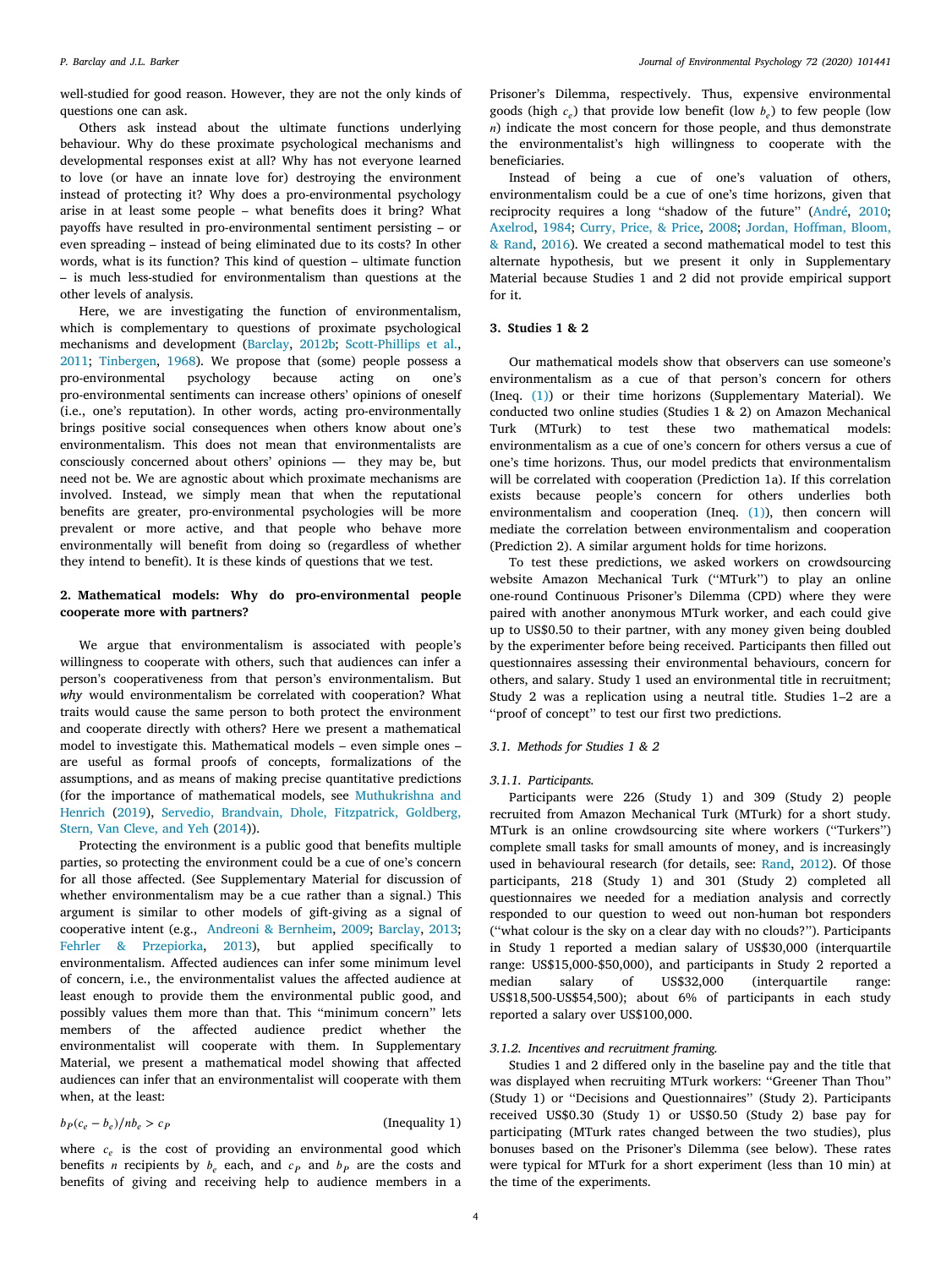#### *3.1.3. Measures*

*3.1.3.1. Prisoner's Dilemma.* Participants played an online one-round Continuous Prisoner's Dilemma (CPD). In the CPD, each participant was paired with another MTurk worker. Each member of the pair received US\$0.50 and could give any amount to their partner (i.e. it is ''continuous'' because this giving is a non-binary decision). The experimenter doubled any donations, such that the partner received twice the dollar amount given, e.g., it cost a participant \$0.10 to confer \$0.20 on their partner. This game is a Prisoner's Dilemma because it is costly to give up money (the money-maximizing strategy is to give nothing and hope that the other person gives), but mutual cooperation pays better than mutual non-cooperation (\$1.00 vs. \$0.50, respectively). These decisions were anonymous: no one knew participants' identities, and the experimenter only knew participants' MTurk ID, which is a long string of letters and digits. After the CPD, participants filled out the following questionnaires, and received their base pay and CPD pay shortly after participating.

*3.1.3.2. Social Value Orientation (SVO).* To measure concern for others, we used Social Value Orientations (SVO), which are a reliable predictor of how people value others relative to themselves ([Balliet,](#page-11-11) [Parks, & Joireman,](#page-11-11) [2009\)](#page-11-11). SVOs are stable personality traits with good test-retest reliability (e.g., [Murphy & Ackermann,](#page-12-35) [2014\)](#page-12-35). To assess SVO, we used the "slider" measure of SVO ([Murphy,](#page-12-36) [Ackermann, & Handgraaf,](#page-12-36) [2011](#page-12-36)), which produces a continuum of SVO instead of discrete categories. Participants made a series of six decisions about how to divide hypothetical money between themselves and a hypothetical partner (e.g., 85 for Self & 85 for Other vs. 87 for Self and 81 for Other). For each question, there are nine options on a scale that varies in terms of personal gain, collective gain, and/or relative advantage over one's partner. Participants use a slider bar to indicate which of the nine options they prefer. The experimenter uses participants' responses to calculate an ''SVO angle'' for each participant, which measures how much each person values their own earnings against the earnings of others. Whereas the traditional SVO scale produces a categorical classification of each participant (e.g., proself vs. prosocial [Balliet et al.,](#page-11-11) [2009\)](#page-11-11), the SVO slider measure produces a continuous measure: ''altruists'' have very high SVO angles, ''prosocials'' have moderately high SVO angles, "individualists" have low SVO angles, and "competitors" have very low SVO angles.

*3.1.3.3. Time horizons.* We measured participants' time horizons with 20 questions on their preferences for a small of money soon or more money later (e.g., \$41 tomorrow vs. \$51 in 33 days). We counted the number of times they chose the delayed but larger option ([Griskevicius et al.,](#page-12-37) [2012\)](#page-12-37).

*3.1.3.4. Environmental behaviour scale.* We assessed pro-environmental behaviour with [Casey and Scott'](#page-12-38)s ([2006](#page-12-38)) environmental behaviour scale. Participants responded on a 1 (''never'') to 4 (''always'') Likert scale to questions like ''where possible, I buy products made from recycled materials as opposed to those not made from recycled materials'' or ''when cleaning my teeth I turn off the tap rather than leaving it run''. Such behaviours may be cheap to perform once, but performing them repeatedly over time carries higher costs and may be good for building trust with long-term partners [\(Bliege Bird et al.](#page-12-21), [2018\)](#page-12-21). A meta-analysis by [Kormos and Gifford](#page-12-39) ([2014\)](#page-12-39) shows that self-reported pro-environmental behaviours correlate with objectively measured pro-environmental behaviours at  $r = .46$ .

*3.1.3.5. Other measures.* To test the hypothesis that environmental behaviour signals one's wealth (e.g. [Griskevicius, Cantu & van Vugt](#page-12-15), [2012\)](#page-12-15), we asked participants to give their estimated annual income in US dollars. For exploratory purposes, we also asked participants in Study 2 to complete [Snyder and Gangestad](#page-13-17)'s ([1986\)](#page-13-17) Self-Monitoring scale, which includes yes/no questions like ''In different situations and with different people, I often act like very different persons''. Studies 1 and 2 were approved by the Research Ethics Board at the University of Guelph.

#### *3.2. Results of Studies 1 & 2*

# *3.2.1. Was environmentalism correlated with cooperation (Prediction 1a) and valuation of others (Prediction 2)?*

Yes, in both studies independently. As predicted, cooperation in the Prisoner's Dilemma was positively correlated with scores on the environmental questionnaires in both Study 1 and Study 2 ( $r_{224}$  = .26 and  $r_{301} = .11$ ; 95% CIs [.13, .38] and [.00, .22];  $p < .001$  and  $p = .054$ , respectively, combined  $r_{527} = .17, 95\%$  CI [.09, .25],  $p < .001$ ). The correlation was somewhat stronger in Study 1 than Study 2 ( $z = 1.70$ , 2-tailed  $p = .09$ ). Cooperation was also correlated with Social Value Orientation in both studies  $(r_{219} = .35$  and  $r_{299} = .33, 95\% \text{ CIs } [.24, .47] \text{ and } [.24, .44], \text{ both } ps < .001), \text{ and }$ environmentalism was also correlated with Social Value Orientation in both studies ( $r_{217} = .24$  and  $r_{304} = .21$ , both  $ps < .001$ ).

As predicted, after controlling for Social Value Orientation, environmentalism was less correlated with cooperation in both Study 1 and Study 2 (partial correlation  $r_{215} = .18$  and  $r_{298} = .04$ ,  $p = .008$ and .48, respectively). To test whether the causation goes the other way, we note that controlling for environmentalism did not reduce the correlation between Social Value Orientation and cooperation, in either Study 1 or Study 2 (partial correlation  $r_{215}$  = .32 and  $r_{298} = .32$ , respectively,  $ps < .001$ ). Sobel's test of mediation showed<br>that Social Value Orientation mediated the Orientation mediated the environmentalism-cooperation link in both Study 1 (test statistic 2.70  $\pm$  s.e. 0.00057,  $p = .007$ ) and in Study 2 (test statistic 3.00  $\pm$  s.e. 0.00051, *p* = .003), with 30.8% and 62.3% mediation, respectively. This supports the hypothesis we developed in the mathematical model that environmentalism is a cue of one's cooperative intent in part because it reflects one's concern for others. However, the incomplete mediation suggests that other factors may be involved.

To show the robustness of our mediation analyses, we ran bootstrapping mediation models with 5000 bootstrap resamples using the INDIRECT macro in SPSS 26.0 ([Preacher & Hayes,](#page-13-18) [2008\)](#page-13-18). There was a total effect of environmentalism on cooperation in both Study 1 and Study 2 (total effects: B =  $0.48 \pm$  s.e.  $0.13$ ,  $t_{214} = 3.77$ ,  $p = .0002$ ; and B =  $0.24 \pm$  s.e. 0.12,  $t_{301} = 1.90$ ,  $p = .059$ , respectively). In both studies, the direct effect of environmentalism on cooperation was lower than the total effect (direct effects:  $B = 0.33 \pm$  s.e. 0.12,  $t_{215} = 2.66$ ,  $p = .0083$ ; and  $B = 0.09 \pm$  s.e. 0.12,  $t_{301} = 0.71$ ,  $p = .48$ , respectively), because Social Value Orientation mediated the relationship between environmentalism and cooperation in both Study 1 and Study 2 (indirect effect B =  $0.15 \pm$  s.e. 0.05, 95% CI [0.07, 0.27]; and B =  $0.15 \pm$  s.e. 0.05, 95% CI [0.05, 0.26]; respectively). These bootstrapped analyses support our original analysis: environmentalism seems to be a cue of cooperative intent because it reflects concern for others.

To assess the direction of mediation, [Pieters](#page-12-40) [\(2017](#page-12-40)) recommends basing it on theory and prior research rather than reverse causation, and there are multiple theoretical reasons to support our interpretation. First, our mathematical model shows that valuation of others (e.g., SVO) causes people to cooperate more. Second, SVO is a stable personality trait with good test-retest reliability ([Balliet et al.](#page-11-11), [2009;](#page-11-11) [Murphy et al.,](#page-12-36) [2011](#page-12-36)) whereas cooperation is more sensitive to context, so it is less likely that the latter causes the former. Third, SVO is a measure of people's preferences, and people's actions are generally assumed to be influenced by their preferences for different outcomes (e.g., prospect theory: [Tversky & Kahneman,](#page-13-19) [1992\)](#page-13-19), more so than vice versa. Nevertheless, given that some mediation does occur in the other direction in Study 1 (but not Study 2, Table S2), it is likely that any of these cooperative acts or traits is useful for predicting the others.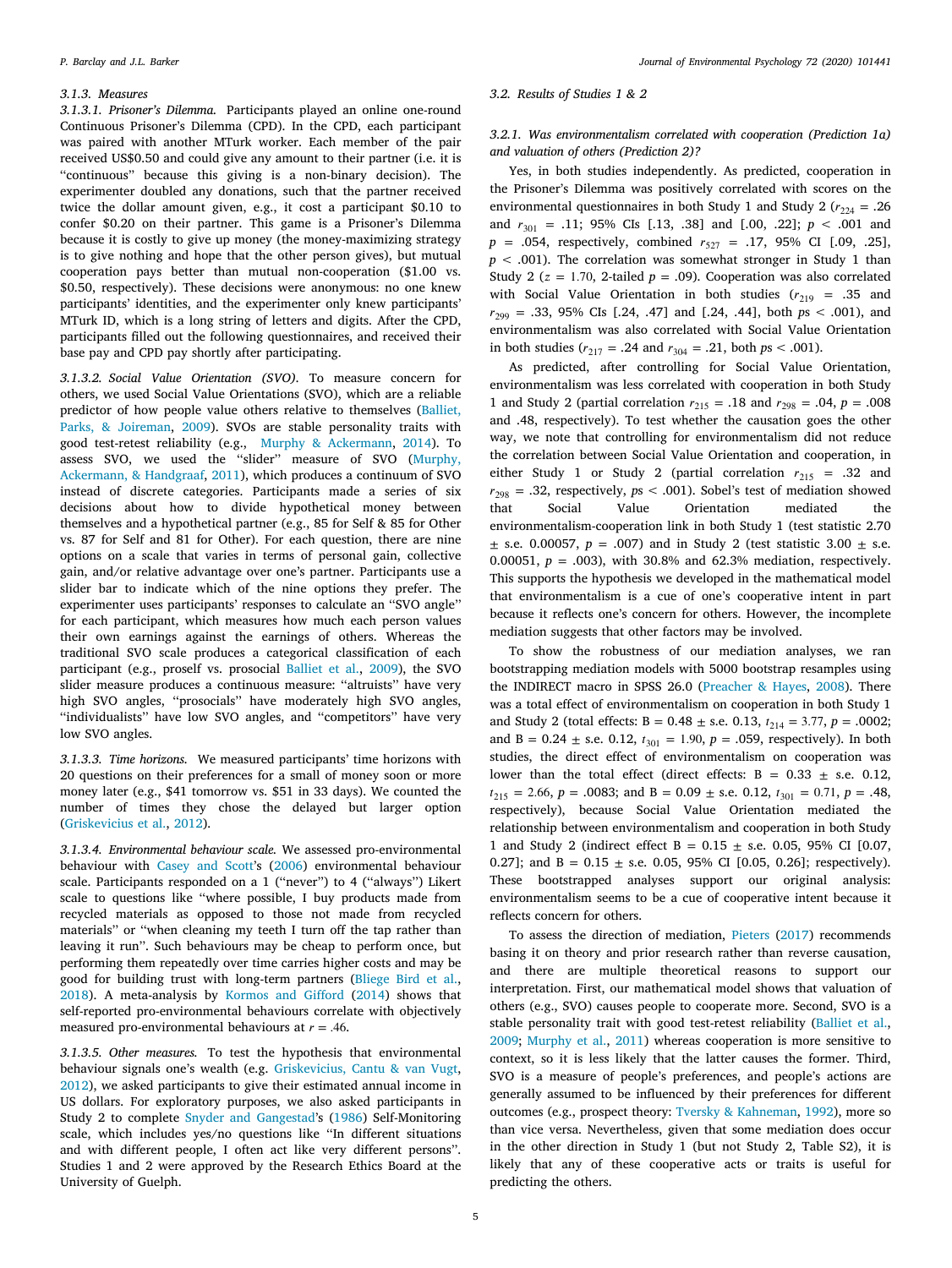# *3.2.2. Were other correlations or mediations important?*

No, in neither study. Environmentalism was somewhat positively correlated with time horizons in Study 1 and 2 ( $r_{208}$  = .19 and <sup>299</sup> = .09, 95% CIs [.06, .32] and [−.02, .20], *p* = .008 and .11, respectively), but time horizons were not strongly correlated with cooperation ( $r_{206}$  = .08 and  $r_{299}$  = .04, 95% CIs [-.06, .21] and [-.07, .15],  $p = .23$  and .48, respectively). As such, time horizons cannot mediate the relationship between environmentalism and cooperation.

Salary was not correlated with either environmentalism (Study 1:  $r_{215} = -.09, 95\%$  CI [−.22, .04],  $p = .19$ ; Study 2:  $r_{298} = -.00, 95\%$  CI [-.11, .11],  $p = .97$ ) or with cooperation (Study 1:  $r_{215} = .03$ , [-.10, .16], *p* = .67; Study 2:  $r_{298}$  = −.01, 95% CI [−.12, .10], *p* = .94). Self-Monitoring did not correlate with anything (all *r* < .08, all *p* > .19). Table S1 includes all correlations in both studies.

#### *3.3. Discussion of Studies 1 & 2*

As predicted, Studies 1 and 2 found that participants' environmentalism predicted their likelihood of cooperating with others (Prediction 1a). Thus, Studies 1 and 2 provide a preliminary proof of concept, using everyday environmental behaviours (for the validity of self-reported environmental behaviours, see the meta-analysis by [Kormos and Gifford](#page-12-39) ([2014\)](#page-12-39)). Such behaviours have low cost if performed once, but higher costs if performed regularly.

In addition, Studies 1 and 2 show that concern for others mediates the environmentalism-cooperation link (Prediction 2), although the mediation is incomplete. This supports the idea that environmentalism is a cue of cooperation because it is informative about people's concern for others, as predicted by our mathematical model (Model 1). By contrast, Model 2 was not supported: time horizons did not mediate the environmentalism-cooperation link. Furthermore, salary was uncorrelated with either environmentalism or cooperation; range restriction was not a problem because the participants in both studies had a wide range of salaries. If salary does not correlate with a given environmental behaviour, then people are unlikely to use that kind of environmentalism to signal their wealth, because audiences will not infer wealth when they observe that environmentalism. (Note: this holds for low-cost environmentalism, such as recycling, whereas a correlation with salary is more likely for expensive environmental acts, e.g., buying a Prius). Finally, Study 2 replicated Study 1 without an environmental framing (albeit not as strongly), suggesting that the effect exists even among people who are not primed to think about environmentalism.

#### **4. Studies 3 & 4**

Studies 1 and 2 showed that online participants who do more for the environment were more cooperative in experimental games, in part mediated by concern for others (Predictions 1 & 2). Studies 3 and 4 were in-lab studies that tested our remaining predictions: whether people donate more money to the environment when observed (Prediction 3) and especially when competing over partnerships (Prediction 4); whether high donors are chosen more often as partners (Prediction 5) and receive more money from others (Prediction 6); whether environmental donations are correlated with one's cooperation towards a partner (Prediction 1a and 1b); and whether that correlation is reduced with the incentives to appear environmental (Prediction 7). Such results have been found for other types of non-environmental cooperation (e.g., [Barclay & Willer](#page-12-4), [2007\)](#page-12-4); here we test whether they apply to environmentalism as well.

We randomly assigned participants into groups of three: Players A and B could donate money to an environmental charity (the Sierra Club), and then one of them could play a cooperative game (Continuous Prisoner's Dilemma) with the third player (Player C). There were three experimental conditions. Player C either: (a) did not observe A and B's donations and was randomly assigned to partner

with either A or B (Random/Anonymous condition); (b) observed A and B's donations and was randomly assigned to partner with A or B (Random/Knowledge condition); or (c) observed A and B's donations and could choose either A or B for the Continuous Prisoner's Dilemma (Choice/Knowledge condition). Given the importance of replication in science, Study 4 replicated Study 3 using an environmentally framed recruitment poster instead of a neutrally framed poster.

### *4.1. Methods for Studies 3 & 4*

#### *4.1.1. Participants, incentives, anonymity, and recruitment framing.*

We recruited participants of various ethnic backgrounds from the University of Arizona community via posters and university listservs. Participants received US\$5 for participating plus US\$1 for every 5 lab dollars (henceforth L\$) earned in the experiment. Participants received code numbers, and we used a two-experimenter procedure to maintain anonymity of participants' decisions: one experimenter knew participants' identities and code numbers but not their decisions, and the other experimenter knew the decisions and code numbers but not who was who (see Supplementary Material). Participants could associate others' decisions with a code number, but not the person's actual identity.

Study 4 was identical to Study 3 except that participants were recruited with a specifically environmental framing. The recruitment posters for Study 3 had invited participants to ''receive money for participating in an experiment on decision-making'' because ''we are seeking participants for studies of people's decision-making''. By contrast, the recruitment posters for Study 4 specifically mentioned environmentalism by inviting participants to ''receive money for participating in an experiment on environmental decisions'' because ''we are seeking participants for studies of people's decisions regarding environmental conservation'' (see Supplementary Material). The framing for recruitment – regular or pro-environmental – was the only difference between Studies 3 and 4. Participants in Study 4 were similar to those in Study 3, except for being significantly less religious, marginally more pro-environmental, and valuing the Sierra Club significantly more (see Supplementary Material Table S7).

A power analysis (using the program G\*Power) showed that we needed 36 participants in each study to have a 90% chance of detecting a medium-sized effect  $(f = .25)$  with our design. In Study 3, 25 males and 29 females (mean age 25.3 years  $\pm$  s.d. 10.6 years) participated and earned an average of US\$13.00  $\pm$  s.d. US\$4.02, while in Study 4, 21 males and 33 females (mean age 25.6 years  $\pm$  s.d. 11.8 years) participated and earned an average of US\$13.11±s.d. US\$2.65. These methods were approved by the University of Arizona Institutional Review Board.

#### *4.1.2. Procedure.*

We used a modified version of [Barclay and Willer'](#page-12-4)s ([2007\)](#page-12-4) within-subjects choice task. Nine people took part in each session, assigned to three groups of three people. In Part 1, two members of each group ("A" and "B") were each given L\$10 and could each donate any amount (in multiples of L\$0.01) to the Sierra Club, a well-known environmental charity in the United States (information on the Sierra Club was available on everyone's desks). These donations are the main dependent variable, and the Sierra Club received twice the amount that was donated (after converting from L\$ to US\$). The third person in each group (''C'') sat out.

In Part 2, that third member (C) was paired with either A or B and played a Continuous Prisoner's Dilemma (henceforth CPD) with her ([Roberts & Renwick,](#page-13-20) [2003](#page-13-20)). Each member of the pair playing the CPD received L\$10 and could give any amount to her partner. The experimenter doubled any amounts given, such that both partners were better off if both gave, but giving was personally costly. We had three experimental conditions for the CPD. Player C was either: (a) randomly paired with either A or B and would not know how much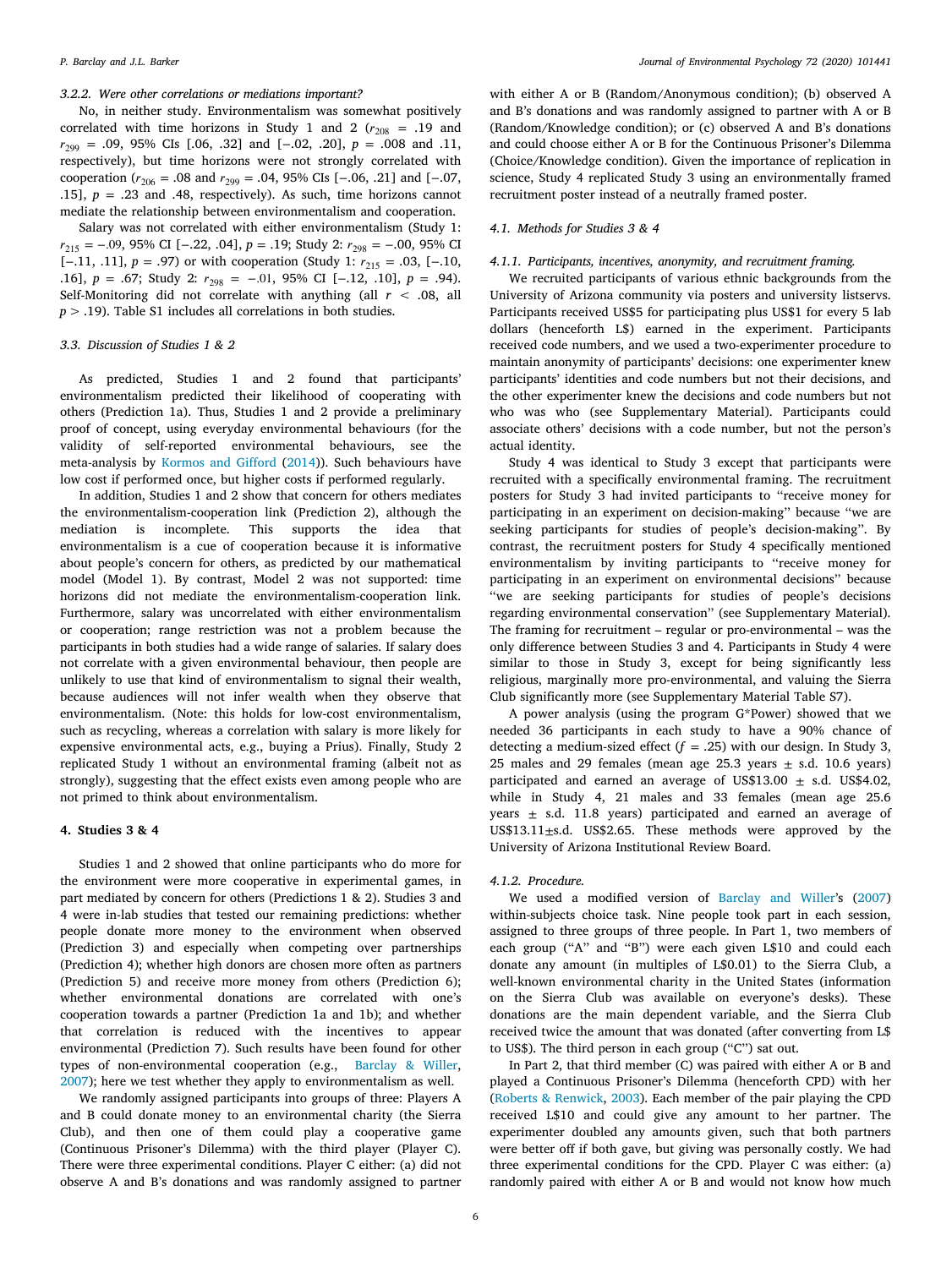each had donated to the Sierra Club in Part 1 (''Random/Anonymous'' condition); (b) randomly paired with either A or B and was told how much each had donated to the Sierra Club (''Random/Knowledge'' condition); or (c) was told how much each had donated to the Sierra Club and could choose whom to pair with for the CPD (''Choice/Knowledge''). Everyone was told in advance about the game structure (see Supplementary Material for instructions), and knew when they were making decisions for each condition. As such, contrasting the Random/Anonymous and Random/Knowledge conditions tests whether people would donate more to the environment to gain a good reputation (which could then benefit them in the CPD). Contrasting the Random/Knowledge and Choice/Knowledge conditions tests whether people will compete to donate *more* than someone else in order to be chosen for the CPD. The latter is the crucial comparison for competitive helping, and is uniquely predicted by biological markets theory and variants thereof.

We used a within-subjects design to factor out individual differences in cooperation: each participant experienced (and was paid for) each of the three experimental conditions once, each within a completely different group of three players in each condition. Order of conditions was counterbalanced across sessions. Participants made all Part 1 decisions before making any Part 2 decisions, and did not receive feedback on any Part 1 until right before Part 2, so the results of one condition could not affect the Part 1 decisions of other conditions. We elicited A's and B's Part 2 decisions using the ''strategy method'' [\(Fehr & Fischbacher,](#page-12-41) [2004\)](#page-12-41) to maximize the amount of data we could collect: participants indicated how much they would give to their partner if they were involved in the CPD, and we implemented the decisions of the person who was selected. Feedback for Part 2 was only provided after all decisions had been made. There was an error in recording the Part 2 decisions in one session, so we scheduled another session with new participants to replace it; the results are qualitatively unchanged if the original session is used instead of the replacement. Participants completed exploratory questionnaires after the experiment (see Supplementary Material).

#### *4.1.3. Statistical analysis.*

We calculated 95% confidence intervals for within-subjects data using the recommendations of [Jarmasz and Hollands](#page-12-42) [\(2009](#page-12-42)) and [Loftus and Masson](#page-12-43) ([1994\)](#page-12-43). To analyse Studies 3 and 4 separately (Supplementary), for each study we used a Repeated-Measures GLM in SPSS 23 with the three experimental conditions as within-subject factors. We corrected for violations of sphericity using a Greenhouse-Geisser correction. Results are qualitatively similar – and often stronger – if non-parametric tests are used (see Supplementary Material, Table S5, S6). Unless otherwise noted, all contrasts were planned a priori based on [Barclay and Willer](#page-12-4) ([2007\)](#page-12-4) and use two-tailed tests and effect sizes generated by SPSS. As in [Barclay and](#page-12-4) [Willer](#page-12-4) [\(2007](#page-12-4)), sample sizes were pre-determined by the need to have six 9-person sessions in order to counterbalance the order of conditions; Studies 3 and 4 thus had 54 participants each (36 as Player A or B, 18 as Player C), which our power analysis shows gave us 90% power to detect a medium-sized effect  $(f = .25)$ .

Given that Studies 3 and 4 produced qualitatively similar results that were significant independently of each other, we combined Studies 3 and 4 to increase our sample size and tighten our confidence intervals. Thus, here in the main text we present a 2 (Framing)  $\times$  3 (Type of Reputation) mixed between- and within-subjects GLM of amounts donated to the Sierra Club. In the Supplementary Material we present an analysis of Study 3 separately from Study 4, so interested readers can see how Study 4 directly replicates Study 3.

#### *4.2. Results of Studies 3 & 4*

As predicted, our main analysis shows a main effect of experimental condition on donations  $(F_{2,140} = 27.70, p < .001,$  $\eta^2$  = .284). In the exploratory part of the analysis, framing had no main effect  $(F_{1,70} = 1.19, p = .28, \eta^2 = .017)$ , nor did it interact with experimental condition ( $F_{2,140}$  = 1.80,  $p$  = .18,  $\eta^2$  = .025). Sections [4.2.1](#page-6-0) and [4.2.2](#page-6-1) conduct planned analyses to test which experimental conditions were different.

# *4.2.1. Did people donate more when their donations were known to others (Prediction 3)?*

<span id="page-6-0"></span>Yes, and this was independently significant in both Study 3 and Study 4 [\(Fig.](#page-7-0) [1\)](#page-7-0). Participants donated more of their endowment in the Random/Knowledge condition than in the Random/Anonymous condition (combined analysis: 45.5% [95% CI 37.7–53.2] vs. 32.2% [95% CI 24.2–40.1], respectively,  $F_{1,70} = 28.09$ ,  $p < .001$ ,  $\eta^2 = 0.286$ , mean difference 13.3% [95% CI 8.3–18.4]). The different framings of Study 3 and 4 produce qualitatively similar results: there was no main effect of study framing (Study 3: 36.0% [95% CI 25.5–46.6] vs. Study 4: 41.6% [95% CI 31.0–52.2],  $F_{1,70} = 0.56$ ,  $p = .46$ ,  $\eta^2 = 0.008$ ), nor did framing interact with the observability of donations ( $F_{1,70} = 2.26$ ,  $p = .14, \eta^2 = 0.031$ .

# *4.2.2. Did people compete to donate more to the environment (Prediction 4)?*

<span id="page-6-1"></span>Yes, and this was independently significant in both Study 3 and Study 4 [\(Fig.](#page-7-0) [1\)](#page-7-0). Participants donated more in the Choice/Knowledge condition than in the Random/Knowledge condition (combined analysis: 52.5% [95% CI 45.0–60.0] vs. 45.5% [95% CI 37.7–53.2], respectively,  $F_{1,70} = 9.40$ ,  $p = .003$ ,  $\eta^2 = 0.18$ , mean difference 7.0% [95% CI 2.5–11.6]). The different framings of Study 3 and 4 produce qualitatively similar results: there was no main effect of study framing (Study 3: 43.7% [95% CI 33.4–53.9] vs. Study 4: 54.3% [95% CI 44.0–64.6],  $F_{1,70} = 2.13$ ,  $p = .15$ ,  $\eta^2 = 0.030$ ), nor did framing interact with the observability of donations ( $F_{1,70} = 0.32$ ,  $p = .58$ ,  $\eta^2 = 0.004$ ).

# *4.2.3. Did observers choose the person who gave more to the environment (Prediction 5)?*

Yes, and this was independently significant in both Studies 3 and 4. Across both studies, Players A and B donated the same amount 7/36 times, and Player C chose the more generous person in 28 of the other 29 times (binomial  $p < 0.0001$  both including and excluding ties; note that  $N = 36$  because Player C could only choose partners in the Choice/Knowledge condition).

# *4.2.4. Did observers cooperate more with people who gave more to the environment (Prediction 6)?*

Yes in the combined analysis, as long as the donations were known (i.e., Random/Knowledge and Choice/Knowledge conditions). As predicted, Player C tended to give more to Players A and B who had donated more to the Sierra Club: Random/Knowledge condition <sup>34</sup> = .35, *p* = .04, 95% C.I. [.02, .61]; Choice Knowledge condition  $r_{34} = .39, p = .02, 95\%$  C.I. [.07, .64].

In the Random/Anonymous condition, we neither predicted nor found a positive correlation between how much A or B donated and how much she received from C ( $r_{34} = -.36$ ,  $p = .03$ , 95% C.I. [−.62, −.04]). Any deviations from zero in the Random/ Anonymous condition must be Type I errors because C did not know what A and B donated. We present them only for posterity.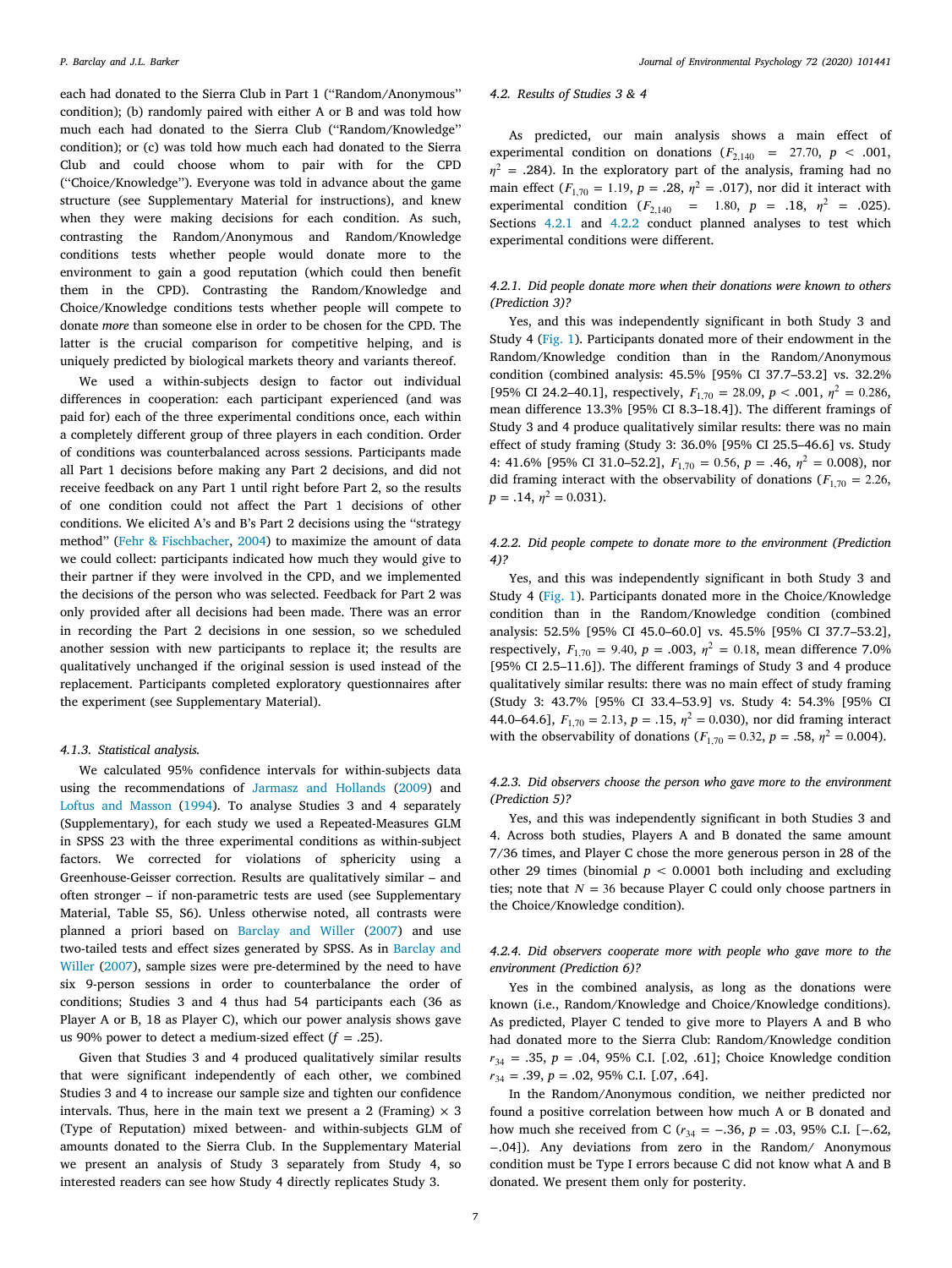

<span id="page-7-0"></span>Fig. 1. Mean donations (±95% C.I.) to the Sierra Club in Study 3 (neutral recruiting, white bars) and Study 4 (environmental recruiting, shaded bars). Observers either did not know donors' decisions and were randomly assigned partners (Random/Anonymous), knew donors' decisions and were randomly assigned partners (Random/Knowledge), or knew donors' decisions and could choose partners (Choice/Knowledge). Within-subjects confidence intervals were calculated as recommended by [Jarmasz and Hollands](#page-12-42) ([2009\)](#page-12-42) and [Loftus](#page-12-43) [and Masson](#page-12-43) ([1994](#page-12-43)).

*4.2.5. Were donations to the environment an honest signal of future cooperation (Predictions 1a and 7)?*

Yes, and this was independently significant in both Studies 3 and 4: participants who donated more to the Sierra Club tended to give more to their partners in the Continuous Prisoner's Dilemma (Prediction 1a), regardless of the experimental condition or type of recruiting. The correlations in the combined analysis are: Random/Anonymous condition  $r_{70} = .59$ ,  $p < .001$ , 95% CI [.41, .72]; Random/Knowledge condition  $r_{70} = .65$ ,  $p < .001$ , 95% CI [.50, .77]; Choice/Knowledge condition  $r_{70} = .49, p < .001, 95\%$  CI [.29, .65]. See Supplementary Material for separate analyses of Study 3 and 4, where the individual coefficients of determination  $(r^2)$  ranged from 0.15 to 0.61. As predicted, correlations were somewhat weaker in the Choice/Knowledge condition than in the Random/Knowledge condition (Prediction 7, see Supplementary Material).

An exploratory post hoc analysis revealed that these correlations were sometimes stronger when participants were recruited with regular framing (Study 3) than when they were recruited with environmentally-framed posters (Study 4). The differences in correlation are as follows: Random/Anonymous condition  $z = 2.57$ , *p* = .01; Random/Knowledge condition = 1*.*91, *p* = .056; Choice/Knowledge condition  $z = 1.13$ ,  $p = .26$ . This result is possibly because of selection biases or because the framing changed people's behaviour away from their normal inclinations. However, because it was a post hoc exploratory analysis and not always significant, readers should treat these differences in correlation with caution.

# *4.2.6. Exploratory questionnaires (Prediction 1b).*

The post-experiment questionnaires from Studies 3 & 4 give us demographic and personality data which are of secondary interest compared to the main experiment, but also allow us to do post hoc tests of some additional hypotheses (see Supplementary Material). Most importantly, and supporting Prediction 1b: participants' scores on a measure of selfishness (Machiavellianism) were negatively correlated with their giving to the Sierra Club ( $r_{68}$  = -.31, 95% CI [-.51, -.08],  $p = .009$ ) and to their partners ( $r_{68} = -.24, 95\%$  CI [−.45, −.01], *p* = .044). Furthermore, a composite measure of liking

the Sierra Club was positively correlated with giving to both the Sierra Club ( $r_{69} = .34$ , [.12, .53],  $p = .003$ ) and to partners ( $r_{69} = .27$ , 95% CI [.04, .47], *p* = .021).

Participants' self-reported wealth, grade-point average, physical attractiveness, and physical strength were all uncorrelated with their giving. People scoring higher on self-monitoring tended to alter their donations more in response to opportunities for reputation ( $r_{67}$ 's = .22 to .33, depending on the comparisons, all *p*'s < .07, see Supplementary Material), but no other variable consistently predicted responsiveness to reputational opportunities. There was no clear evidence that Player Cs' environmentalism predicted how much they rewarded donations to the Sierra Club (see Supplementary Material).

#### *4.3. Discussion of Studies 3 & 4*

The results from Studies 3 and 4 support all of the predictions they tested. Participants donated more to the environment when observed (Prediction 3), competed to donate more to the environment than others (Prediction 4), gave more money to people who donated to the environment (Prediction 5), and preferentially chose partners who donated more to the environment (Prediction 6). Furthermore, participants' donations were highly informative about donors' likelihood of cooperating with partners (Prediction 1a), though less so when participants had the biggest incentive to appear cooperative (Prediction 7). We note that Study 4 replicates all our predicted findings from Study 3, and with similar magnitude; see Supplementary Material for analyses of each study separately. Furthermore, Studies 3–4 find no correlation between wealth and either environmental donations or attitudes (Supplementary); this replicates Studies 1–2 with different measures of wealth and environmentalism.

We did not compare environmental behaviour with other prosocial behaviours, or indeed with any other positive behaviours without a social component. Thus, we cannot address whether environmental behaviours are more desired than other behaviours, or are used more in competition for partners. However, this is not our goal. According to biological markets theory (e.g., [Barclay](#page-11-6), [2013,](#page-11-6) [2016](#page-11-7)), people will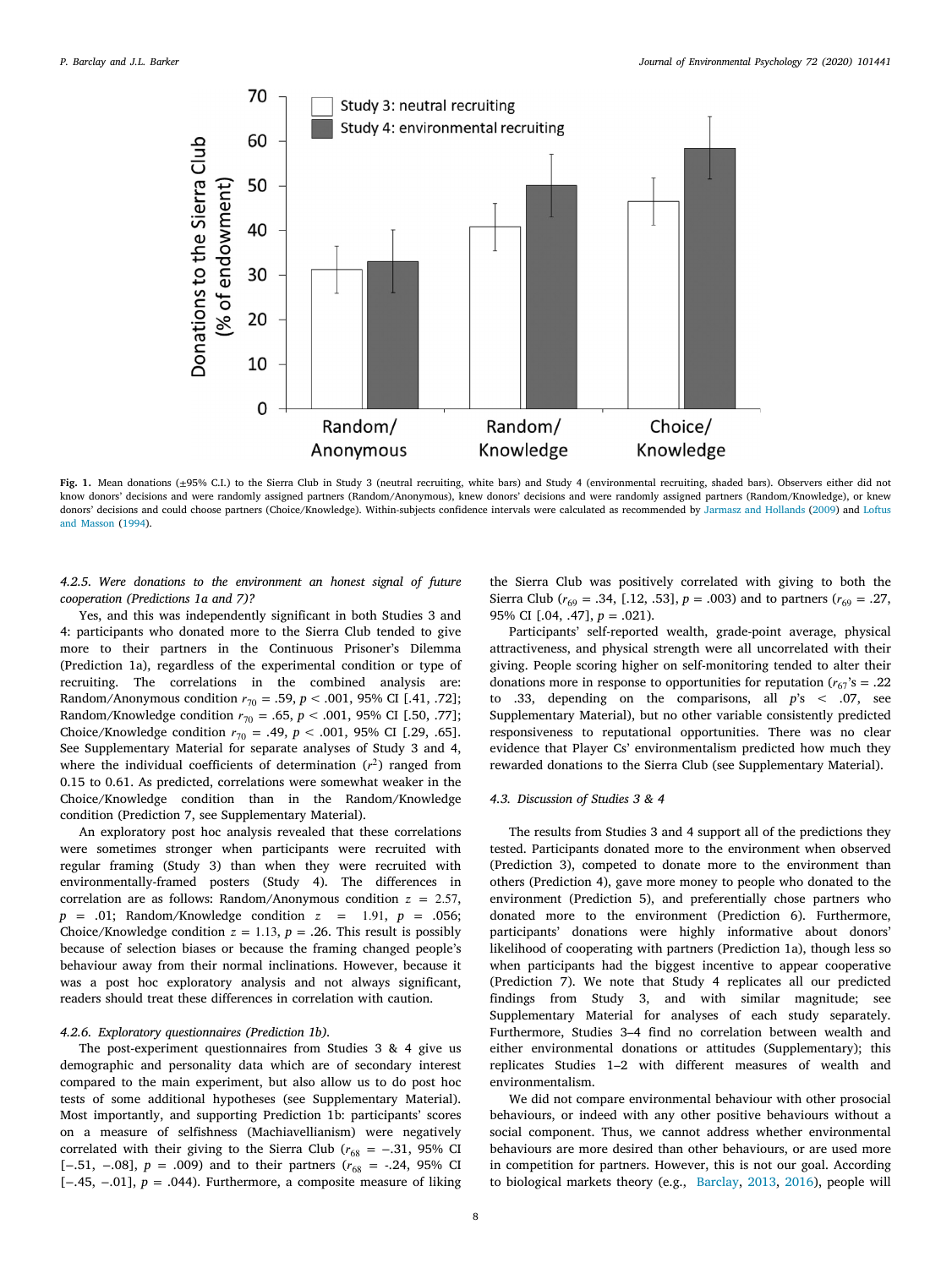signal *any* trait that is valued by others, and audiences will value any trait that predicts people's willingness and ability to provide benefits. Environmentalism is just one of many ways in which people can signal their cooperative intent to compete over partners; our contribution is to show that it does indeed function as such a signal. The value of environmentalism (relative to other traits) will depend on what traits people need in their partners. Future studies should test how different traits (e.g., environmentalism vs. physical coordination vs. intelligence) are valued in different situations (e.g., cooperation game vs. sports game vs. quiz game), and should test the relative diagnostic value of each trait (e.g., environmentalism vs. moral reasoning as cues of cooperative intent).

# **5. General discussion**

We present a mathematical model and four studies showing that people who do more for the environment are more likely to cooperate with others. This result generalized across environmental behaviours like recycling and conserving water (questionnaires in Studies 1–2), monetary donations to the environment (Studies 3-4), attitudes towards conservationist groups (Studies 3-4), and abstract environmentalism in a mathematical model that can represent any kind of pro-environmental behaviours. Furthermore, Studies 3 and 4 show that participants responded to environmentalism as if it were a signal of cooperation, by not only choosing more environmental people as partners but also cooperating more with them. Such responses make sense: choosers benefited from attending to environmental donations, given that environmental donations accounted for 15%–61% of the variance in amounts that people later gave to partners. While not perfect predictors of cooperative intent, these correlations make environmentalism informative as a basis for trust and partner choice. Our mathematical model and mediation analyses suggest that environmental behaviour demonstrates a concern for others, which may be why it predicts future cooperation.

Participants also responded to reputational opportunities: they donated more to an environmental charity (the Sierra Club) when their donations were known to potential social partners than when unknown, but they donated the most when competing to be chosen. This represents an escalation of environmental behaviour in response to competition over social partners, above and beyond that of simply ''looking good''. In other words, people competed to do more for the environment (see also [van Horen, van der Wal, & Grinstein](#page-13-21), [2018](#page-13-21)). This shows that reputation-based partner choice can amplify pro-environmental behaviour even more than can observation alone. Furthermore, those who acted more environmentally benefited from doing so. This shows that the principles of reputation (e.g., signaling, audience responses) that apply to other forms of cooperation also apply to environmentalism.

Our study is unique in the environmentalism literature in that it investigates both signalers and observers: people who act environmentally, and others who see that environmentalism and react to it. A signaling system is only stable if both parties benefit from the system (e.g., [Searcy & Nowicki](#page-13-22), [2005\)](#page-13-22). Our results suggest that both parties do indeed benefit when people signal via environmentalism: environmentalists benefit by broadcasting their cooperative intent (i.e., they are chosen more often and receive higher cooperation within those relationships), and observers benefit by knowing whom to trust. We are not the first to suggest that environmentalism might signal some trait ([Griskevicius et al.,](#page-12-0) [2010;](#page-12-0) [van Horen et al.,](#page-13-21) [2018](#page-13-21)), but we are the first to show why this form of signaling is stable.

# *5.1. Relation to other research on cooperation*

We proposed that environmentalism is a form of cooperation (see also [Milinski et al.,](#page-12-1) [2006](#page-12-1)), and is supported by reputational benefits. Our results strongly support our contention that environmentalism is subject to many of the same principles that apply to other forms of cooperation and reputation, such as sharing food ([Smith &](#page-13-9) [Bliege Bird](#page-13-9), [2005](#page-13-9)), religious ritual ([Sosis](#page-13-10), [2004](#page-13-10)), or interpersonal generosity ([Barclay & Willer,](#page-12-4) [2007](#page-12-4)).

Future research should test other principles of signaling cooperative intent, to see if they apply to environmentalism. For example, costly generosity is a better signal of cooperative intent than cheap generosity (e.g., [Nelissen](#page-12-44), [2008](#page-12-44)); is the same true about costly versus cheap environmental acts? Many signals do not involve extravagant costs ([Barker, Power, Heap, Puurtinen, & Sosis,](#page-12-45) [2019](#page-12-45)): cheap rituals can serve as a costly signal of good character if they are repeated often enough ([Bliege Bird et al.,](#page-12-21) [2018](#page-12-21); [Power,](#page-12-46) [2017](#page-12-46)); is the same true about cheap environmental behaviours like recycling? Audiences discount others' charitable giving if the actor benefits from that charity ([Lin-Healy & Small,](#page-12-47) [2012\)](#page-12-47); will audiences discount others' environmental behaviour if the actor benefits? Our mathematical model says yes. Altruists are seen as more desirable mates [\(Arnocky, Piché, Albert, Ouellette, & Barclay,](#page-11-12) [2017;](#page-11-12) [Barclay](#page-11-13), [2010b\)](#page-11-13); are environmentalists seen the same way? When actors are strongly embedded in their communities, they have more opportunities to earn a good reputation from other types of cooperation [\(Lyle III & Smith,](#page-12-48) [2014\)](#page-12-48); is the same true of environmentalism? We look forward to studies on environmentalism that test these and other principles of cooperation.

More broadly, our results support the prediction from biological markets theory ([Noë & Hammerstein,](#page-12-29) [1994](#page-12-29), [1995](#page-12-30)) that humans and other organisms will compete over any traits that choosers value, including cooperativeness [\(Barclay,](#page-11-6) [2013,](#page-11-6) [2016\)](#page-11-7). Choosers will value traits that carry statistical information about another's ability, willingness, or availability to confer benefits (e.g., signals of cooperative intent). It is adaptive to choose partners based on such traits, even when they are exaggerated – people's relative ranking on the trait does not change because everyone can exaggerate, so relative values of the trait still carry informational value ([Biernaskie et al.](#page-12-31), [2018\)](#page-12-31). Thus, signals of cooperative intent do not lose their signaling value within biological markets, despite any escalation, because of the focus on *relative* cooperation. Although many theories predict that observation alone will increase cooperation (e.g., indirect reciprocity: [Nowak & Sigmund](#page-12-14), [2005\)](#page-12-14), biological markets theory (and its renamed variants, e.g., competitive altruism theory: [Roberts,](#page-13-12) [1998](#page-13-12); [van Vugt,](#page-13-14) [Roberts & Hardy,](#page-13-14) [2007\)](#page-13-14) is unique in predicting an escalation of these cooperative traits in response to competition to be chosen as a partner. Future research should test for an escalation of other traits that could signal cooperativeness towards potential partners, such as self-sacrifice, loyalty, religiosity, political partisanship, commitment to ingroup ideals (''I'm a level 4 vegan, I don't eat anything that casts a shadow''[2](#page-8-0) ), and even attacks on a partner's enemies. Biological markets theory predicts escalation – and polarization – of all such traits as a means of competing over partners.

<span id="page-8-0"></span>Do our results apply to pro-environmental behaviours that are not readily visible? This question has arisen many times with other cooperative behaviours: if reputational opportunities make people more cooperative, then why do people ever help anonymously? Cooperation researchers have provided many answers (e.g., [Barclay &](#page-11-14) [van Vugt,](#page-11-14) [2015](#page-11-14); [Burnham & Johnson,](#page-12-49) [2005](#page-12-49); [Delton, Krasnow,](#page-12-50) [Cosmides, & Tooby,](#page-12-50) [2011;](#page-12-50) [Hagen & Hammerstein,](#page-12-51) [2006;](#page-12-51) [Raihani &](#page-13-23) [Bshary,](#page-13-23) [2015](#page-13-23); [West, El Mouden, & Gardner,](#page-13-24) [2011](#page-13-24); [Yamagishi, Terai,](#page-13-25) [Kiyonari, Mifune, & Kanazawa](#page-13-25), [2007](#page-13-25)), of which we present five here. First, pro-environmental *sentiment* causes both public and private pro-environmental *behaviour*. As long as the benefits in public outweigh the costs in private, then pro-environmental sentiment will proliferate because it is adaptive on average. Second, people often do find out about many allegedly invisible pro-environmental actions,

<sup>&</sup>lt;sup>2</sup> "Lisa the Tree Hugger", The Simpsons (2000), season 12 episode 4, written by Matt Selman.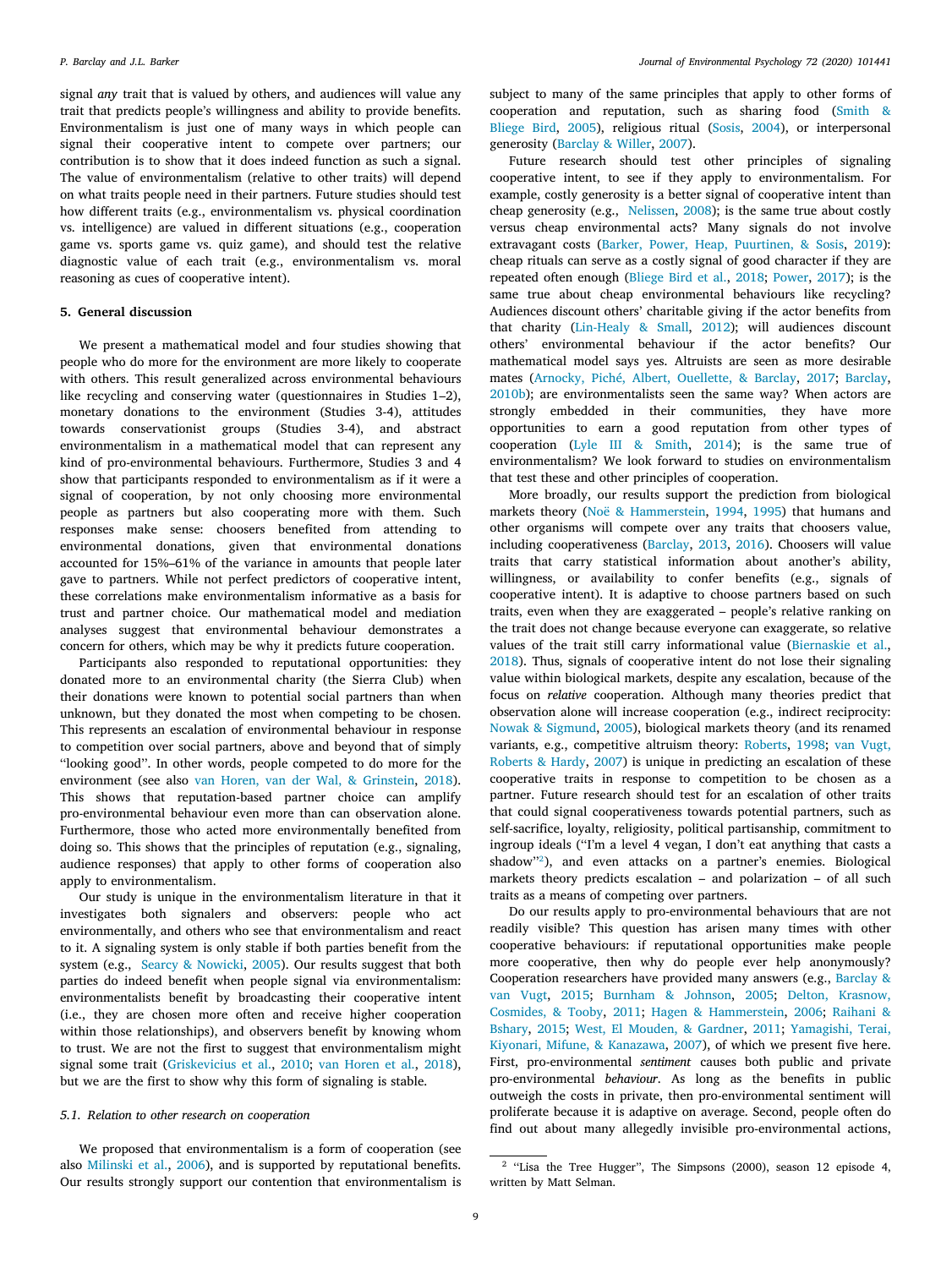especially if actors mention those acts. For example, energy companies sometimes provide door stickers to customers who use renewable energy; future research should test if these increase renewable energy use in the same way that medals for donating blood increase blood donations (e.g., [Lacetera & Macis,](#page-12-52) [2010\)](#page-12-52). Third, even small environmental actions are hard to hide from spouses, close friends, and others involved in the interaction (e.g., vendors of environmental products). Fourth, error-management (e.g., [Haselton &](#page-12-53) [Nettle,](#page-12-53) [2006\)](#page-12-53) may lead people to err on the side of being pro-environmental even when anonymous, just in case their actions are discovered: it is better to occasionally pay unnecessary costs than to appear hypocritical for being publicly pro-environmental and privately anti-environmental. Fifth, whatever the prevalence of a given pro-environmental act when people are anonymous, such actions can become *more* common if those actions become public and people can earn a good reputation for performing them (e.g., [Jacquet](#page-12-54), [2015\)](#page-12-54). Therefore, we argue that our findings apply to *all* kinds of pro-environmental behaviour, even those that sometimes appear to be private.

# *5.2. Comparing different types of reputation for environmentalism*

<span id="page-9-0"></span>In addition to evaluating our hypothesis of signaling cooperative intent ([Barclay,](#page-11-1) [2012a](#page-11-1)), we can evaluate alternative reputation-based hypotheses about the function<sup>[3](#page-9-0)</sup> of environmental behaviour, namely indirect reciprocity ([Milinski et al.](#page-12-1), [2006](#page-12-1)) and signaling wealth ([Griskevicius, Cantu & van Vugt,](#page-12-15) [2012\)](#page-12-15). [Table](#page-10-0) [1](#page-10-0) compares predictions from these three hypotheses, as well as two ''null theories'' (that environmentalism is unrelated to cooperation, or is related to cooperation but not reputation). The theory with the strongest support is that environmentalism is used in partner choice because it signals cooperative intent. We note that the three reputational theories are not mutually exclusive: expensive environmental acts may still function to advertise wealth ([Griskevicius, Cantu & van](#page-12-15) [Vugt](#page-12-15), [2012](#page-12-15)), but [Table](#page-10-0) [1](#page-10-0) suggests it is probably not the primary function for most kinds of environmentalism, especially low-cost environmentalism (see "mundane help" vs. "extravagant help", [Barclay,](#page-11-6) [2013;](#page-11-6) [Barclay & Reeve](#page-11-15), [2012\)](#page-11-15). Indirect reciprocity makes many of the same predictions as signaling cooperative intent, and thus received decent support; in practice these two theories are hard to differentiate [\(Barclay,](#page-11-4) [2015](#page-11-4)). However, only the theory of signaling cooperative intent – the hypothesis we proposed in this paper – successfully predicts all seven major results of our studies.

#### *5.3. Harnessing competition over reputation and limitations thereof*

Several authors advocate using reputation and its associated emotions (e.g., guilt, shame) to increase environmental behaviour (e.g., [Barclay,](#page-11-1) [2012a](#page-11-1); [Griskevicius, Cantu & van Vugt,](#page-12-15) [2012;](#page-12-15) [Jacquet](#page-12-54), [2015\)](#page-12-54). Policy makers have successfully harnessed the power of reputational opportunities to promote cooperation in real-world settings including sustainable energy use (reviewed by [Kraft-Todd](#page-12-9) [et al.](#page-12-9), [2015](#page-12-9)). Our current results suggest that harnessing *competition* over a good reputation could drive environmentalism even higher (see also [Barclay](#page-11-1), [2012a;](#page-11-1) [van der Linden,](#page-13-26) [2015;](#page-13-26) [van Horen et al.,](#page-13-21) [2018](#page-13-21)). We used three different forms of environmentalism in our four studies, so our results about ''competitive environmentalism'' could apply to many kinds of socially conscious behaviours such as other charitable donations, purchasing fair trade or ''green'' items, or reducing one's energy consumption (e.g., [Schultz, Nolan, Cialdini,](#page-13-27) [Goldstein, & Griskevicius,](#page-13-27) [2007](#page-13-27)). Competition could be created by publishing lists (nationally, locally, or intra-organization) that explicitly rank individuals' or organizations' actions to help the environment, or giving relative ratings like ''gold'' and ''silver'' to donations or relative sustainability (as some organizations already do). In real life, people choose their social partners (like in the Choice/Knowledge condition), so giving ranked (rather than binary yes/no) information about others' relative environmental efforts would make it easier for the most sustainable individuals to preferentially assort with each other – and cause others to escalate their sustainability as well. In past research, cooperators assort with each other based on behaviours like pre-commitments to charity, and this results in higher cooperation ([Brekke et al.,](#page-12-23) [2011;](#page-12-23) [Hauge et al.](#page-12-24), [2019\)](#page-12-24); we advocate harnessing the same effects with environmental efforts.

We emphasize that would-be social engineers must always beware of the current limitations and unknowns about harnessing reputational opportunities ([Barclay,](#page-11-1) [2012a\)](#page-11-1), lest their attempts be counterproductive. For example, when people receive extrinsic financial incentives for pro-environmental behaviour, it often undermines their intrinsic motivation ("crowding out", e.g., [Frey &](#page-12-55) [Jegen,](#page-12-55) [2001](#page-12-55); [Gneezy & Rustichini](#page-12-56), [2000\)](#page-12-56) or the pro-environmental behaviour may stop when the financial incentives end ([van der](#page-13-26) [Linden,](#page-13-26) [2015\)](#page-13-26). However, this is not true for all extrinsic incentives. More recent evidence shows that non-monetary material incentives (e.g., vouchers) do not undermine intrinsic motivation ([Lacetera &](#page-12-52) [Macis,](#page-12-52) [2010\)](#page-12-52). More importantly, a meta-analysis shows that while financial rewards undermine intrinsic motivation, verbal rewards and positive feedback *increase* intrinsic motivation [\(Deci, Koestner, &](#page-12-57) [Ryan,](#page-12-57) [1999](#page-12-57)). Providing ranked information or relative ratings is a verbal reward rather than a financial incentive – the former allow audiences to confer social rewards, rather than have monetary rewards be imposed top-down. Thus, reputational rewards are unlikely to undermine intrinsic motivation, especially if accompanied by messages of social approval ([Schultz et al.,](#page-13-27) [2007\)](#page-13-27). In fact, reputational rewards may even enhance intrinsic motivation (see "crowding in", [Weibel, Wiemann, & Osterloh,](#page-13-28) [2018\)](#page-13-28), and be especially useful for high-cost sustainable behaviour that cannot be maintained by intrinsic motivation alone ([Imas](#page-12-58), [2014;](#page-12-58) [van der Linden](#page-13-2), [2018\)](#page-13-2).

Another potential limitation is that competition over ''green-ness'' will not necessarily generalize to all populations, nor will the correlation between environmentalism and cooperation. These should be highest when the audience places a high value on the environment, or the actor believes they do (e.g., correlations were higher in Studies 3–4 on a college campus than in Studies 1–2 online with the more general population of Amazon Mechanical Turk). In other words, these effects should be biggest in places where there are norms of environmentalism [\(Gifford & Nilsson,](#page-12-3) [2014\)](#page-12-3). As such, effect sizes in other populations may be larger or smaller than those in our experiment, depending on the attributes of the population being tested. The generalizability of any result is ultimately an empirical question (e.g., [Henrich, Heine, & Norenzayan,](#page-12-59) [2010\)](#page-12-59). However, there are at least three reasons to believe our effects will generalize to other populations. First, we found similar effects in both Study 3 and Study 4, despite participants being more supportive of the environment and the Sierra Club in Study 4 (see Supplementary Material, Table S7). Second, although participants' environmentalism was correlated with their absolute donations to the Sierra Club in Studies 3 and 4, their environmentalism was not correlated with how much the experimental conditions affected their donations (Supplementary Material, Table S8; for further discussion on absolute versus relative contributions, see [Barker, Barclay, & Reeve](#page-12-60), [2012](#page-12-60), [2013](#page-12-61); [Kümmerli,](#page-12-62) [Burton-Chellew, Ross-Gillespie, & West,](#page-12-62) [2010\)](#page-12-62). In other words, reputational opportunities had a similar effect on all participants' donations, regardless of their own environmentalism. Third,

<sup>3</sup> Please recall that we are discussing *ultimate functions* of environmental behaviours, not *proximate psychological mechanisms* like emotions (e.g., [\(Scott-Phillips et al.,](#page-13-3) [2011;](#page-13-3) [Tinbergen,](#page-13-4) [1968\)](#page-13-4); Section [1.3\)](#page-2-0). That is, we are not asking which specific attitudes or emotions cause people to behave environmentally. Instead we are asking why people experience those pro-environmental attitudes or emotions in the first place.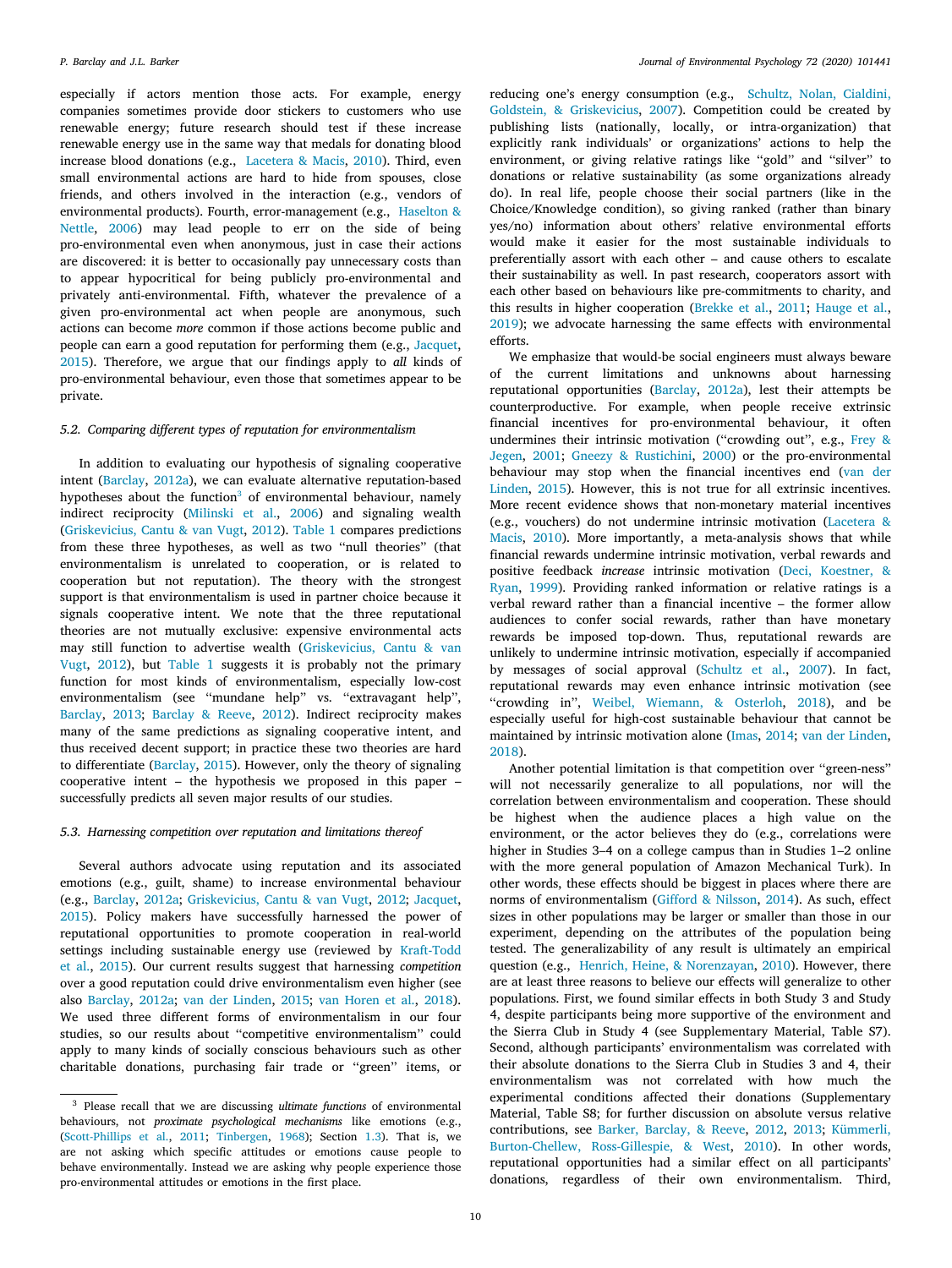<span id="page-10-0"></span>

| Indirect Recip.<br>Signal Wealth/<br>Signal of Coop.<br>Other Coop.<br>Personal<br>(No Reputation)<br>(Unrelated to Coop.)<br>Status<br>People who act more environmentally are more cooperative towards partners (Pred. 1a)<br>(Silent)<br>Yes<br>Yes<br>Yes<br>No<br>People who do more for the environment have less selfish personalities (Pred. 1b)<br>Yes<br>Yes<br>Yes<br>$N$ o<br>(Silent)<br>Cooperative personality mediates the relationship between environmentalism and<br>Possibly<br>(Silent)<br>Yes<br>Possibly<br>No<br>cooperation, at least partially (Pred. 2)<br>Predictions with Strong<br>People act more environmentally when observed (Pred. 3)<br>Yes<br>Yes<br>N <sub>O</sub><br>No (or Silent)<br>Yes<br>Support<br>People escalate their environmental acts when competing over partners (Pred. 4)<br>$N$ o<br>(Silent)<br>Yes<br>No (or Silent)<br>Yes<br>People who act more environmentally are preferentially chosen as partners (Pred. 5)<br>(Silent)<br>Possibly<br>Yes<br>Yes<br>No (or Silent)<br>People who act more environmentally receive more cooperation (Pred. 6)<br>Yes<br>Possibly<br>Yes<br>(Silent)<br>No<br>Predictions with Partial<br>Environmentalism-cooperation link is weaker when strong incentives exist to appear<br>(Silent)<br>Yes<br>$N$ o<br>No (or silent)<br>(Silent)<br>environmental (tentatively found - Supplementary) (Pred. 7)<br>Support<br>People who value the environment more should reward environmentalists more<br>Yes<br>Silent<br>Yes<br>Silent<br>Silent<br>(Supplementary)<br>Predictions with Little or<br>Yes<br>Silent<br>Wealthier people will do more for the environment (Supplementary)<br>Silent<br>Silent<br>Silent<br>No Support<br>People who possess other desirable traits will do more for the environment - we tested<br>Silent<br>Silent<br>Silent<br>Silent<br>Yes<br>intelligence, attractiveness, & strength (Supplementary)<br>For each prediction, we list whether each theory explicitly makes that prediction ("Yes"), does not explicitly make the prediction but it is very compatible with the theory ("Possibly"), neither makes that prediction nor i<br>("Silent"), or explicitly makes the opposite prediction ("No"). We also note whether the empirical findings of Studies 1-4 strongly support a theory by confirming its explicit predictions (green bolded), rebut a theory by<br>opposite of what it predicted (red italicized), or suggest that a theory is an incomplete explanation at best because it failed to predict an observed finding (yellow bracketed). |  | Prediction | Does the Theory Make the Prediction? |  |  |  |  |
|--------------------------------------------------------------------------------------------------------------------------------------------------------------------------------------------------------------------------------------------------------------------------------------------------------------------------------------------------------------------------------------------------------------------------------------------------------------------------------------------------------------------------------------------------------------------------------------------------------------------------------------------------------------------------------------------------------------------------------------------------------------------------------------------------------------------------------------------------------------------------------------------------------------------------------------------------------------------------------------------------------------------------------------------------------------------------------------------------------------------------------------------------------------------------------------------------------------------------------------------------------------------------------------------------------------------------------------------------------------------------------------------------------------------------------------------------------------------------------------------------------------------------------------------------------------------------------------------------------------------------------------------------------------------------------------------------------------------------------------------------------------------------------------------------------------------------------------------------------------------------------------------------------------------------------------------------------------------------------------------------------------------------------------------------------------------------------------------------------------------------------------------------------------------------------------------------------------------------------------------------------------------------------------------------------------------------------------------------------------------------------------------------------------------------------------------------------------------------------------------------------------------------------------------------------------------------------------------|--|------------|--------------------------------------|--|--|--|--|
|                                                                                                                                                                                                                                                                                                                                                                                                                                                                                                                                                                                                                                                                                                                                                                                                                                                                                                                                                                                                                                                                                                                                                                                                                                                                                                                                                                                                                                                                                                                                                                                                                                                                                                                                                                                                                                                                                                                                                                                                                                                                                                                                                                                                                                                                                                                                                                                                                                                                                                                                                                                            |  |            |                                      |  |  |  |  |
|                                                                                                                                                                                                                                                                                                                                                                                                                                                                                                                                                                                                                                                                                                                                                                                                                                                                                                                                                                                                                                                                                                                                                                                                                                                                                                                                                                                                                                                                                                                                                                                                                                                                                                                                                                                                                                                                                                                                                                                                                                                                                                                                                                                                                                                                                                                                                                                                                                                                                                                                                                                            |  |            |                                      |  |  |  |  |
|                                                                                                                                                                                                                                                                                                                                                                                                                                                                                                                                                                                                                                                                                                                                                                                                                                                                                                                                                                                                                                                                                                                                                                                                                                                                                                                                                                                                                                                                                                                                                                                                                                                                                                                                                                                                                                                                                                                                                                                                                                                                                                                                                                                                                                                                                                                                                                                                                                                                                                                                                                                            |  |            |                                      |  |  |  |  |
|                                                                                                                                                                                                                                                                                                                                                                                                                                                                                                                                                                                                                                                                                                                                                                                                                                                                                                                                                                                                                                                                                                                                                                                                                                                                                                                                                                                                                                                                                                                                                                                                                                                                                                                                                                                                                                                                                                                                                                                                                                                                                                                                                                                                                                                                                                                                                                                                                                                                                                                                                                                            |  |            |                                      |  |  |  |  |
|                                                                                                                                                                                                                                                                                                                                                                                                                                                                                                                                                                                                                                                                                                                                                                                                                                                                                                                                                                                                                                                                                                                                                                                                                                                                                                                                                                                                                                                                                                                                                                                                                                                                                                                                                                                                                                                                                                                                                                                                                                                                                                                                                                                                                                                                                                                                                                                                                                                                                                                                                                                            |  |            |                                      |  |  |  |  |
|                                                                                                                                                                                                                                                                                                                                                                                                                                                                                                                                                                                                                                                                                                                                                                                                                                                                                                                                                                                                                                                                                                                                                                                                                                                                                                                                                                                                                                                                                                                                                                                                                                                                                                                                                                                                                                                                                                                                                                                                                                                                                                                                                                                                                                                                                                                                                                                                                                                                                                                                                                                            |  |            |                                      |  |  |  |  |
|                                                                                                                                                                                                                                                                                                                                                                                                                                                                                                                                                                                                                                                                                                                                                                                                                                                                                                                                                                                                                                                                                                                                                                                                                                                                                                                                                                                                                                                                                                                                                                                                                                                                                                                                                                                                                                                                                                                                                                                                                                                                                                                                                                                                                                                                                                                                                                                                                                                                                                                                                                                            |  |            |                                      |  |  |  |  |
|                                                                                                                                                                                                                                                                                                                                                                                                                                                                                                                                                                                                                                                                                                                                                                                                                                                                                                                                                                                                                                                                                                                                                                                                                                                                                                                                                                                                                                                                                                                                                                                                                                                                                                                                                                                                                                                                                                                                                                                                                                                                                                                                                                                                                                                                                                                                                                                                                                                                                                                                                                                            |  |            |                                      |  |  |  |  |
|                                                                                                                                                                                                                                                                                                                                                                                                                                                                                                                                                                                                                                                                                                                                                                                                                                                                                                                                                                                                                                                                                                                                                                                                                                                                                                                                                                                                                                                                                                                                                                                                                                                                                                                                                                                                                                                                                                                                                                                                                                                                                                                                                                                                                                                                                                                                                                                                                                                                                                                                                                                            |  |            |                                      |  |  |  |  |
|                                                                                                                                                                                                                                                                                                                                                                                                                                                                                                                                                                                                                                                                                                                                                                                                                                                                                                                                                                                                                                                                                                                                                                                                                                                                                                                                                                                                                                                                                                                                                                                                                                                                                                                                                                                                                                                                                                                                                                                                                                                                                                                                                                                                                                                                                                                                                                                                                                                                                                                                                                                            |  |            |                                      |  |  |  |  |
|                                                                                                                                                                                                                                                                                                                                                                                                                                                                                                                                                                                                                                                                                                                                                                                                                                                                                                                                                                                                                                                                                                                                                                                                                                                                                                                                                                                                                                                                                                                                                                                                                                                                                                                                                                                                                                                                                                                                                                                                                                                                                                                                                                                                                                                                                                                                                                                                                                                                                                                                                                                            |  |            |                                      |  |  |  |  |
|                                                                                                                                                                                                                                                                                                                                                                                                                                                                                                                                                                                                                                                                                                                                                                                                                                                                                                                                                                                                                                                                                                                                                                                                                                                                                                                                                                                                                                                                                                                                                                                                                                                                                                                                                                                                                                                                                                                                                                                                                                                                                                                                                                                                                                                                                                                                                                                                                                                                                                                                                                                            |  |            |                                      |  |  |  |  |
|                                                                                                                                                                                                                                                                                                                                                                                                                                                                                                                                                                                                                                                                                                                                                                                                                                                                                                                                                                                                                                                                                                                                                                                                                                                                                                                                                                                                                                                                                                                                                                                                                                                                                                                                                                                                                                                                                                                                                                                                                                                                                                                                                                                                                                                                                                                                                                                                                                                                                                                                                                                            |  |            |                                      |  |  |  |  |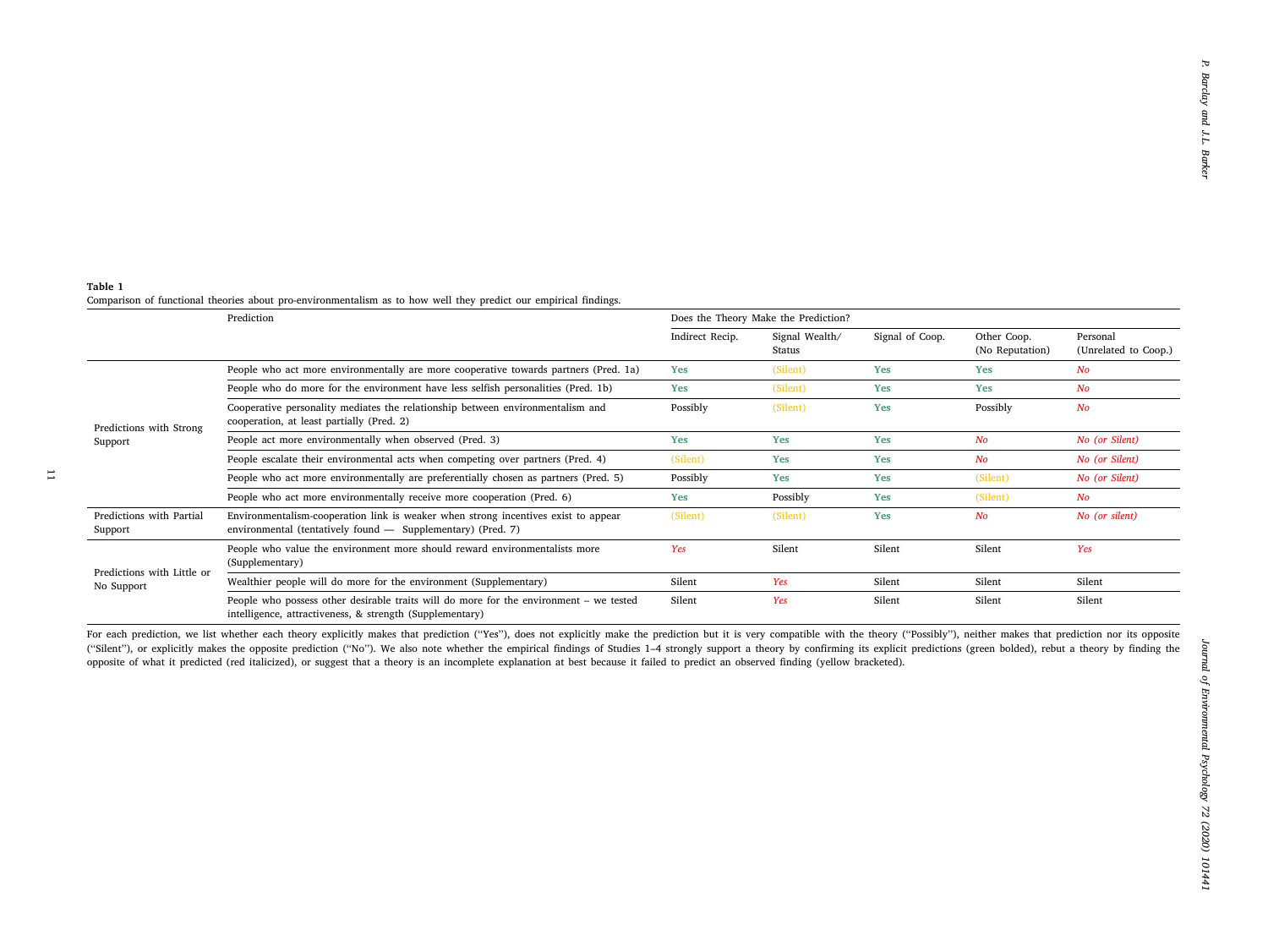environmentalism was correlated with cooperation in all four studies, despite the different populations of Studies 1–2 versus 3–4 and the different measure of environmentalism (a scale of environmental behaviours vs. monetary donations vs. attitudes towards the Sierra Club). These all speak towards the generalizability of our findings.

The environmental movement is typically associated with left-wing politics, at least in North America. MTurk is ideologically diverse, and we found a link between environmentalism and cooperation on MTurk. Would we also find our results in much more conservative populations? Possibly, if they recognized that environmentalists were more likely to cooperate — everyone benefits from trusting a good person. This recognition is especially likely if the environmental cause were something that conservatives cared about and benefited from. For example, the non-profit organization Ducks Unlimited protects wetlands for duck hunting, and some conservative groups protect ranches and farms from industrial contamination. Republican president Richard Nixon responded to toxic pollution by creating the Environmental Protection Agency. This suggests that environmentalism – and responses to it – are not inherently partisan. We suggest that conservatives would respond just as highly to conservative environmental causes as liberals respond to liberal causes, and all of our effects would apply to both groups (especially if the environmental cause was framed with moral concerns that conservatives care about, see [\(Feinberg & Willer](#page-12-63), [2013\)](#page-12-63)). However, this is an empirical question — future research should test it.

Ultimately, for environmentalists to benefit from having a cooperative reputation, their partners must be aware that people benefit when others protect the environment. The more people talk about, promote, or publish about environmental sustainability, the more opportunities there are for reputational pressures to promote environmental sustainability. The more embedded someone is within their social network, the more opportunities they have to benefit from a pro-environmental reputation. Costs also matter: environmentalism is more likely to be supported by reputational pressures when the link with cooperation is clear, i.e., when the pro-environmental actions are personally costly and the benefits to others are obvious. In such cases, audiences could come to value environmentalism as they learn that it is a useful indicator of others' cooperative intent or long-term thinking. This can initiate a ratchet-like process that drives environmentalism to higher and higher levels ([Barclay,](#page-11-16) [2011\)](#page-11-16). Despite this escalation, environmentalism will not lose its association with intrinsic cooperativeness, because at equilibrium, each person's *absolute* environmentalism is higher but their *ranking* in environmentalism remains the same relative to others (see [Biernaskie](#page-12-31) [et al.](#page-12-31), [2018\)](#page-12-31). Finally, education about environmental responsibility works synergistically with reputation: education helps create reputational pressures by clarifying environmentalism's link with cooperation, but reputational pressures give people a reason to care ([Barclay,](#page-11-1) [2012a\)](#page-11-1).

#### **CRediT authorship contribution statement**

PB conceived of the idea, co-designed the studies, acquired SSHRC funding, created the mathematical models, oversaw the running of Studies 1-2, conducted the statistical analyses, created the figures and tables, and wrote the manuscript first draft and supplementary material. JLB co-designed the studies, conducted Studies 3-4, designed the protocol and spreadsheets to conduct Studies 3-4, and contributed to writing subsequent manuscript drafts and supplementary material.

#### **Further declarations**

This manuscript has not been previously published and is not under consideration elsewhere, including the internet. We confirm that we have reported all independent and dependent variables and have excluded no observations. We obtained informed consent from

participants after explaining the nature and possible consequences of the study. Our methods were approved by the Institutional Review Board at the University of Arizona and the Research Ethics Board at the University of Guelph.

#### **Declaration of competing interest**

The authors declare that they have no known competing financial interests or personal relationships that could have appeared to influence the work reported in this paper.

### **Acknowledgments**

We thank Sara Kafashan and Jillian O'Connor for programming and posting Studies 1-2, Autri Hafezi, Raymond Kwong and Kellen Fortier for help conducting Studies 3-4, Maxwell Burton-Chellew and Christopher von Rueden for comments on the manuscript, and Sander van der Linden and four anonymous reviewers for peer-reviewed comments and editorial guidance. This work was funded by the National Institute of Health of the USA (grant 5K12GM000708-13), the Social Sciences and Humanities Research Council of Canada (grant 430287) and the Aarhus Institute of Advanced Studies — Marie Curie COFUND Fellowship.

#### *Supplementary material*

[https://osf.io/3agx5/?view\\_only=4d47e8cccfe24afab6f6eeef0b350](https://osf.io/3agx5/?view_only=4d47e8cccfe24afab6f6eeef0b350c06) [c06](https://osf.io/3agx5/?view_only=4d47e8cccfe24afab6f6eeef0b350c06).

# **Appendix A. Supplementary data**

Supplementary material related to this article can be found online at [https://doi.org/10.1016/j.jenvp.2020.101441.](https://doi.org/10.1016/j.jenvp.2020.101441)

#### **References**

- <span id="page-11-5"></span>[André, J.-B. \(2010\). The evolution of reciprocity: social types or social](http://refhub.elsevier.com/S0272-4944(19)30315-9/sb1) incentives? *[American Naturalist](http://refhub.elsevier.com/S0272-4944(19)30315-9/sb1)*, *175*, 197–210.
- <span id="page-11-2"></span>[Andreoni, J., & Bernheim, B. D. \(2009\). Social image and the 50-50 norm: a theoretical](http://refhub.elsevier.com/S0272-4944(19)30315-9/sb2) [and experimental analysis of audience effects.](http://refhub.elsevier.com/S0272-4944(19)30315-9/sb2) *Econometrica*, *77*, 1607–1636.
- <span id="page-11-12"></span>[Arnocky, S., Piché, T., Albert, G., Ouellette, D., & Barclay, P. \(2017\). Altruism predicts](http://refhub.elsevier.com/S0272-4944(19)30315-9/sb3) mating success in humans. *[British Journal of Psychology](http://refhub.elsevier.com/S0272-4944(19)30315-9/sb3)*, *108*, 416–435.
- <span id="page-11-9"></span>Axelrod, R. (1984). *The evolution of cooperation*[. New York, NY: Basic Books.](http://refhub.elsevier.com/S0272-4944(19)30315-9/sb4)
- <span id="page-11-11"></span>[Balliet, D., Parks, C., & Joireman, J. \(2009\). Social value orientation and cooperation](http://refhub.elsevier.com/S0272-4944(19)30315-9/sb5) in social dilemmas: a meta-analysis. *[Group Processes and Intergroup Relations](http://refhub.elsevier.com/S0272-4944(19)30315-9/sb5)*, *12*(4), [533–547.](http://refhub.elsevier.com/S0272-4944(19)30315-9/sb5)
- <span id="page-11-8"></span>[Barclay, P. \(2004\). Trustworthiness and competitive altruism can also solve the tragedy](http://refhub.elsevier.com/S0272-4944(19)30315-9/sb6) of the commons. *[Evolution & Human Behavior](http://refhub.elsevier.com/S0272-4944(19)30315-9/sb6)*, *25*, 209–220.
- <span id="page-11-3"></span>Barclay, P. (2010a). *[Reputation and the evolution of generous behavior](http://refhub.elsevier.com/S0272-4944(19)30315-9/sb7)*. Hauppauge, NY: [Nova Science Publishers.](http://refhub.elsevier.com/S0272-4944(19)30315-9/sb7)
- <span id="page-11-13"></span>[Barclay, P. \(2010b\). Altruism as a courtship display: Some effects of third-party](http://refhub.elsevier.com/S0272-4944(19)30315-9/sb8) [generosity on audience perceptions.](http://refhub.elsevier.com/S0272-4944(19)30315-9/sb8) *British Journal of Psychology*, *101*, 123–135.
- <span id="page-11-16"></span>[Barclay, P. \(2011\). Competitive helping increases with the size of biological markets](http://refhub.elsevier.com/S0272-4944(19)30315-9/sb9) and invades defection. *[Journal of Theoretical Biology](http://refhub.elsevier.com/S0272-4944(19)30315-9/sb9)*, *281*, 47–55.
- <span id="page-11-1"></span>[Barclay, P. \(2012a\). Harnessing the power of reputation: strengths and limits for](http://refhub.elsevier.com/S0272-4944(19)30315-9/sb10)
- <span id="page-11-10"></span>[promoting cooperative behaviours.](http://refhub.elsevier.com/S0272-4944(19)30315-9/sb10) *Evolutionary Psychology*, *10*(5), 868–883. [Barclay, P. \(2012b\). Proximate and ultimate causes of strong reciprocity and](http://refhub.elsevier.com/S0272-4944(19)30315-9/sb11) punishment. *[Behavioral and Brain Sciences](http://refhub.elsevier.com/S0272-4944(19)30315-9/sb11)*, *35*(1), 16–17.
- <span id="page-11-6"></span>[Barclay, P. \(2013\). Strategies for cooperation in biological markets, especially for](http://refhub.elsevier.com/S0272-4944(19)30315-9/sb12) humans. *[Evolution & Human Behavior](http://refhub.elsevier.com/S0272-4944(19)30315-9/sb12)*, *34*(3), 164–175.
- <span id="page-11-4"></span>[Barclay, P. \(2015\). Reputation. In D. Buss \(Ed.\),](http://refhub.elsevier.com/S0272-4944(19)30315-9/sb13) *Handbook of evolutionary psychology* [\(2nd ed.\). \(pp. 810–828\). Hoboken, NJ: J. Wiley & Sons.](http://refhub.elsevier.com/S0272-4944(19)30315-9/sb13)
- <span id="page-11-7"></span>[Barclay, P. \(2016\). Biological markets and the effects of partner choice on cooperation](http://refhub.elsevier.com/S0272-4944(19)30315-9/sb14) and friendship. *[Current Opinion in Psychology](http://refhub.elsevier.com/S0272-4944(19)30315-9/sb14)*, *7*, 33–38.
- <span id="page-11-0"></span>[Barclay, P. \(2020\). Reputation and reciprocity: proximate or ultimate causes of human](http://refhub.elsevier.com/S0272-4944(19)30315-9/sb15) [cooperation? \(submitted for publication\).](http://refhub.elsevier.com/S0272-4944(19)30315-9/sb15)
- <span id="page-11-15"></span>[Barclay, P., & Reeve, H. K. \(2012\). The varying relationship between helping and](http://refhub.elsevier.com/S0272-4944(19)30315-9/sb16) [individual quality.](http://refhub.elsevier.com/S0272-4944(19)30315-9/sb16) *Behavioral Ecology*, *23*(4), 693–698.
- <span id="page-11-14"></span>[Barclay, P., & van Vugt, M. \(2015\). The evolutionary psychology of human prosociality:](http://refhub.elsevier.com/S0272-4944(19)30315-9/sb17) [adaptations, mistakes, and byproducts. In D. Schroeder, & W. Graziano \(Eds.\),](http://refhub.elsevier.com/S0272-4944(19)30315-9/sb17) *Oxford handbook of prosocial behavior* [\(pp. 37–60\). Oxford, UK: Oxford University](http://refhub.elsevier.com/S0272-4944(19)30315-9/sb17) [Press.](http://refhub.elsevier.com/S0272-4944(19)30315-9/sb17)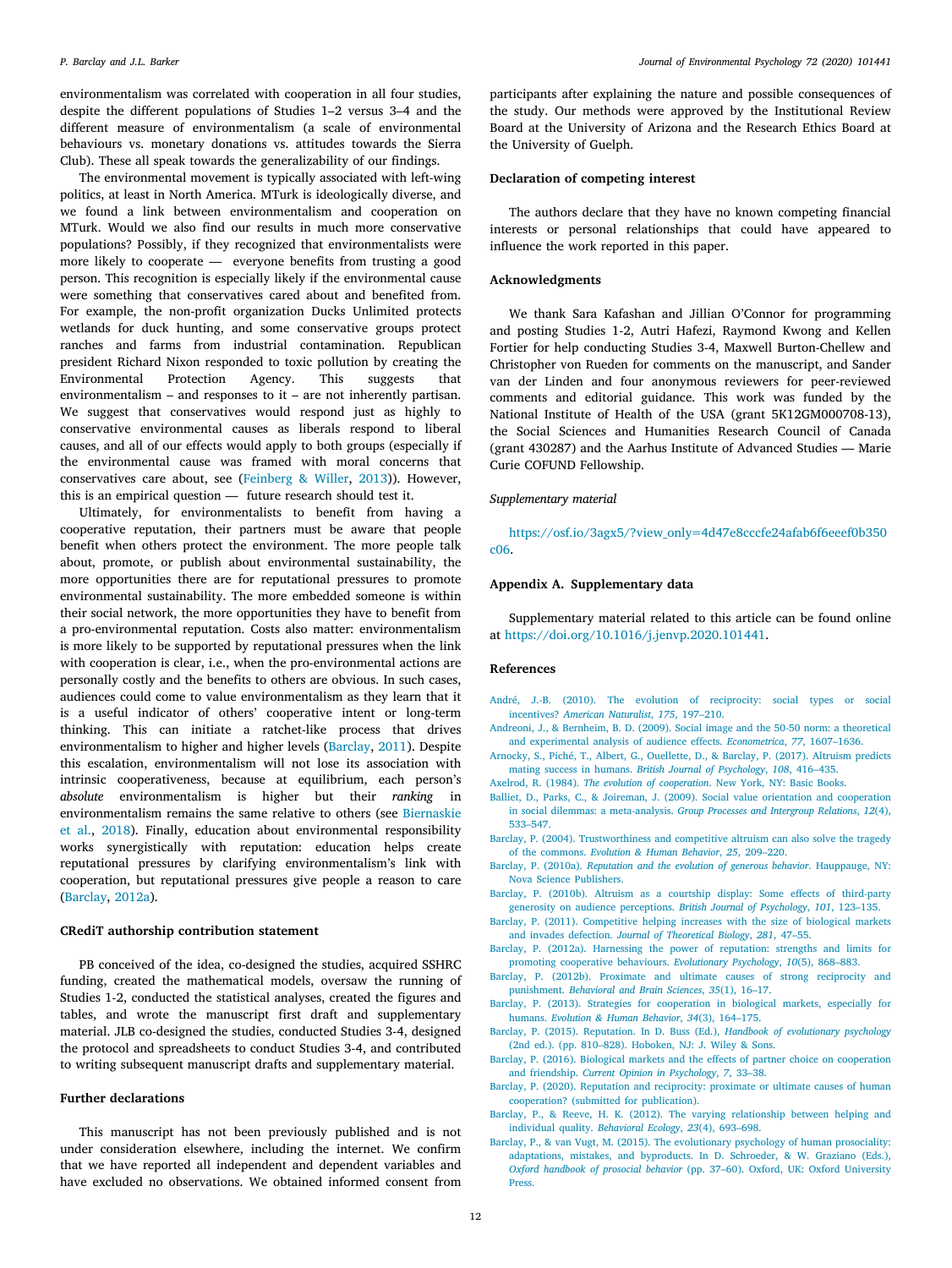- <span id="page-12-4"></span>[Barclay, P., & Willer, R. \(2007\). Partner choice creates competitive altruism in humans.](http://refhub.elsevier.com/S0272-4944(19)30315-9/sb18) *[Proceedings of the Royal Society of London Series B](http://refhub.elsevier.com/S0272-4944(19)30315-9/sb18)*, *274*, 749–753.
- <span id="page-12-60"></span>[Barker, J., Barclay, P., & Reeve, H. K. \(2012\). Within-group competition reduces](http://refhub.elsevier.com/S0272-4944(19)30315-9/sb19) [cooperation and payoffs in human groups.](http://refhub.elsevier.com/S0272-4944(19)30315-9/sb19) *Behavioral Ecology*, *23*(4), 735–741.
- <span id="page-12-61"></span>[Barker, J., Barclay, P., & Reeve, H. K. \(2013\). Competition over personal resources](http://refhub.elsevier.com/S0272-4944(19)30315-9/sb20) [favors contributions to shared resources in human groups.](http://refhub.elsevier.com/S0272-4944(19)30315-9/sb20) *PLoS One*, *8*(3), Article [e58826.](http://refhub.elsevier.com/S0272-4944(19)30315-9/sb20)
- <span id="page-12-45"></span>[Barker, J. L., Power, E. A., Heap, S., Puurtinen, M., & Sosis, R. \(2019\). Content, cost,](http://refhub.elsevier.com/S0272-4944(19)30315-9/sb21) [and context: a framework for understanding human signaling systems.](http://refhub.elsevier.com/S0272-4944(19)30315-9/sb21) *Evolutionary Anthropology*, *28*[\(28\), 86–99.](http://refhub.elsevier.com/S0272-4944(19)30315-9/sb21)
- <span id="page-12-31"></span>[Biernaskie, J. M., Perry, J. C., & Grafen, A. \(2018\). A general model of biological](http://refhub.elsevier.com/S0272-4944(19)30315-9/sb22) [signals, from cues to handicaps.](http://refhub.elsevier.com/S0272-4944(19)30315-9/sb22) *Evolution Letters*, *2*(3), 201–209.
- <span id="page-12-21"></span>[Bliege Bird, R., Ready, E., & Power, E. \(2018\). The social significance of subtle signals.](http://refhub.elsevier.com/S0272-4944(19)30315-9/sb23) *[Nature Human Behaviour](http://refhub.elsevier.com/S0272-4944(19)30315-9/sb23)*, *2*, 452–457.
- <span id="page-12-22"></span>[Bolle, F. \(2001\). Why to buy your darling flowers: on cooperation and exploitation.](http://refhub.elsevier.com/S0272-4944(19)30315-9/sb24) *[Theory and Decision](http://refhub.elsevier.com/S0272-4944(19)30315-9/sb24)*, *50*, 1–28.
- <span id="page-12-8"></span>[Bradley, A., Lawrence, C., & Ferguson, E. \(2018\). Does observability affect](http://refhub.elsevier.com/S0272-4944(19)30315-9/sb25) prosociality? *[Proceedings of the Royal Society of London B](http://refhub.elsevier.com/S0272-4944(19)30315-9/sb25)*, *285*, Article 20180116.
- <span id="page-12-23"></span>[Brekke, K. A., Hauge, K. E., Lind, J. T., & Nyborg, K. \(2011\). Playing with the good](http://refhub.elsevier.com/S0272-4944(19)30315-9/sb26) [guys. A public goods game with endogenous group formation.](http://refhub.elsevier.com/S0272-4944(19)30315-9/sb26) *Journal of Public Economics*, *95*[, 1111–1118.](http://refhub.elsevier.com/S0272-4944(19)30315-9/sb26)
- <span id="page-12-49"></span>[Burnham, T. C., & Johnson, D. D. P. \(2005\). The biological and evolutionary logic of](http://refhub.elsevier.com/S0272-4944(19)30315-9/sb27) [human cooperation.](http://refhub.elsevier.com/S0272-4944(19)30315-9/sb27) *Analyse & Kritik*, *27*, 113–135.
- <span id="page-12-16"></span>[Cameron, L. D., Brown, P. M., & Chapman, J. G. \(1998\). Social value orientations and](http://refhub.elsevier.com/S0272-4944(19)30315-9/sb28) [decisions to take proenvironmental action.](http://refhub.elsevier.com/S0272-4944(19)30315-9/sb28) *Journal of Applied Social Psychology*, *28*, [675–697.](http://refhub.elsevier.com/S0272-4944(19)30315-9/sb28)
- <span id="page-12-38"></span>[Casey, P. L., & Scott, K. \(2006\). Environmental concern and behaviour in an Australian](http://refhub.elsevier.com/S0272-4944(19)30315-9/sb29) [sample within an ecocentric-anthropocentric framework.](http://refhub.elsevier.com/S0272-4944(19)30315-9/sb29) *Australian Journal of [Psychology](http://refhub.elsevier.com/S0272-4944(19)30315-9/sb29)*, *58*, 57–67.
- <span id="page-12-33"></span>[Curry, O. S., Price, M. E., & Price, J. G. \(2008\). Patience is a virtue: cooperative people](http://refhub.elsevier.com/S0272-4944(19)30315-9/sb30) have lower discount rates. *[Personality and Individual Differences](http://refhub.elsevier.com/S0272-4944(19)30315-9/sb30)*, *44*, 778–783.
- <span id="page-12-2"></span>[de Groot, J. I. M., & Steg, L. \(2008\). Value orientations to explain beliefs related to](http://refhub.elsevier.com/S0272-4944(19)30315-9/sb31) [environmental significant behavior.](http://refhub.elsevier.com/S0272-4944(19)30315-9/sb31) *Environment and Behavior*, *40*(3), 330–354.
- <span id="page-12-57"></span>[Deci, E. L., Koestner, R., & Ryan, R. M. \(1999\). A meta-analystic review of experiments](http://refhub.elsevier.com/S0272-4944(19)30315-9/sb32) [examining the effects of extrinsic rewards on intrinsic motivation.](http://refhub.elsevier.com/S0272-4944(19)30315-9/sb32) *Psychological Bulletin*, *125*[, 627–668.](http://refhub.elsevier.com/S0272-4944(19)30315-9/sb32)
- <span id="page-12-50"></span>[Delton, A. W., Krasnow, M. M., Cosmides, L., & Tooby, J. \(2011\). Evolution of direct](http://refhub.elsevier.com/S0272-4944(19)30315-9/sb33) [reciprocity under uncertainty can explain human generosity in one-shot encounters.](http://refhub.elsevier.com/S0272-4944(19)30315-9/sb33) *[Proceedings of the National Academy of Sciences of the United States of America](http://refhub.elsevier.com/S0272-4944(19)30315-9/sb33)*, *108*, [13335–13340.](http://refhub.elsevier.com/S0272-4944(19)30315-9/sb33)
- <span id="page-12-12"></span>[Ekström, M. \(2011\). Do watching eyes affect charitable giving? Evidence from a field](http://refhub.elsevier.com/S0272-4944(19)30315-9/sb34) experiment. *[Experimental Economics](http://refhub.elsevier.com/S0272-4944(19)30315-9/sb34)*, *15*, 530–546.
- <span id="page-12-10"></span>[Ernest-Jones, M., Nettle, D., & Bateson, M. \(2011\). Effects of eye images on everyday](http://refhub.elsevier.com/S0272-4944(19)30315-9/sb35) [cooperative behavior: a field experiment.](http://refhub.elsevier.com/S0272-4944(19)30315-9/sb35) *Evolution and Human Behaviour*, *32*, [172–178.](http://refhub.elsevier.com/S0272-4944(19)30315-9/sb35)
- <span id="page-12-41"></span>[Fehr, E., & Fischbacher, U. \(2004\). Third-party punishment and social norms.](http://refhub.elsevier.com/S0272-4944(19)30315-9/sb36) *Evolution [and Human Behaviour](http://refhub.elsevier.com/S0272-4944(19)30315-9/sb36)*, *25*, 63–87.
- <span id="page-12-5"></span>[Fehrler, S., & Przepiorka, W. \(2013\). Charitable giving as a signal of trustworthiness:](http://refhub.elsevier.com/S0272-4944(19)30315-9/sb37) [disentangling the signaling benefits of altruistic acts.](http://refhub.elsevier.com/S0272-4944(19)30315-9/sb37) *Evolution and Human Behaviour*, *34*[, 139–145.](http://refhub.elsevier.com/S0272-4944(19)30315-9/sb37)
- <span id="page-12-63"></span>[Feinberg, M., & Willer, R. \(2013\). The moral roots of environmental attitudes.](http://refhub.elsevier.com/S0272-4944(19)30315-9/sb38) *[Psychological Science](http://refhub.elsevier.com/S0272-4944(19)30315-9/sb38)*, *24*, 56–62.
- <span id="page-12-6"></span>[Feinberg, M., Willer, R., & Schultz, M. \(2014\). Gossip and ostracism promote](http://refhub.elsevier.com/S0272-4944(19)30315-9/sb39) [cooperation in groups.](http://refhub.elsevier.com/S0272-4944(19)30315-9/sb39) *Psychological Science*, *25*, 656–664.
- <span id="page-12-11"></span>[Francey, D., & Bergmüller, R. \(2012\). Images of eyes enhance investments in a real-life](http://refhub.elsevier.com/S0272-4944(19)30315-9/sb40) [public good.](http://refhub.elsevier.com/S0272-4944(19)30315-9/sb40) *PLoS One*, *7*, 1–7.
- <span id="page-12-27"></span>[Frank, R. H. \(2004\). What price the moral high ground? In](http://refhub.elsevier.com/S0272-4944(19)30315-9/sb41) *Ethical dilemmas in competitive environments*[. Princeton, NJ: Princeton University Press.](http://refhub.elsevier.com/S0272-4944(19)30315-9/sb41)
- <span id="page-12-55"></span>[Frey, B. S., & Jegen, R. \(2001\). Motivation crowding theory.](http://refhub.elsevier.com/S0272-4944(19)30315-9/sb42) *Journal of Economic Surveys*, *15*[, 589–611.](http://refhub.elsevier.com/S0272-4944(19)30315-9/sb42)
- <span id="page-12-17"></span>[Gärling, T., Fujii, S., Gärling, A., & Jakobsson, C. \(2003\). Moderating effects of social](http://refhub.elsevier.com/S0272-4944(19)30315-9/sb43) [value orientation on determinants of proenvironmental behavior intention.](http://refhub.elsevier.com/S0272-4944(19)30315-9/sb43) *Journal [of Environmental Psychology](http://refhub.elsevier.com/S0272-4944(19)30315-9/sb43)*, *23*, 1–9.
- <span id="page-12-3"></span>[Gifford, R., & Nilsson, A. \(2014\). Personal and social factors that influence pro](http://refhub.elsevier.com/S0272-4944(19)30315-9/sb44)[environmental concern and behaviour: a review.](http://refhub.elsevier.com/S0272-4944(19)30315-9/sb44) *International Journal of Social Psychology*, *49*[\(3\), 141–157.](http://refhub.elsevier.com/S0272-4944(19)30315-9/sb44)
- <span id="page-12-56"></span>[Gneezy, U., & Rustichini, A. \(2000\). Pay enough or don't pay at all.](http://refhub.elsevier.com/S0272-4944(19)30315-9/sb45) *Quarterly Journal [of Economics](http://refhub.elsevier.com/S0272-4944(19)30315-9/sb45)*, *115*, 791–810.
- <span id="page-12-15"></span>[Griskevicius, V., Cantu, S., & van Vugt, M. \(2012\). The evolutionary bases for](http://refhub.elsevier.com/S0272-4944(19)30315-9/sb46) sustainable behavior. *[Journal of Public Policy and Marketing](http://refhub.elsevier.com/S0272-4944(19)30315-9/sb46)*, *31*, 115–128.
- <span id="page-12-37"></span>[Griskevicius, V., Tybur, J. M., Ackerman, J. M., Delton, A. W., Robertson, T. E., &](http://refhub.elsevier.com/S0272-4944(19)30315-9/sb47) [White, A. E. \(2012\). The financial consequences of too many men: sex ratio effects](http://refhub.elsevier.com/S0272-4944(19)30315-9/sb47) on saving, borrowing, and spending. *[Journal of Personality and Social Psychology](http://refhub.elsevier.com/S0272-4944(19)30315-9/sb47)*, *102*[\(1\), 69–80.](http://refhub.elsevier.com/S0272-4944(19)30315-9/sb47)
- <span id="page-12-0"></span>[Griskevicius, V., Tybur, J. M., & Van den Bergh, B. \(2010\). Going green to be seen:](http://refhub.elsevier.com/S0272-4944(19)30315-9/sb48) [status, reputation, and conspicuous conservation.](http://refhub.elsevier.com/S0272-4944(19)30315-9/sb48) *Journal of Personality and Social Psychology*, *98*[\(3\), 392–404.](http://refhub.elsevier.com/S0272-4944(19)30315-9/sb48)
- <span id="page-12-18"></span>[Groot, J. I. M., & Steg, L. \(2008\). Value orientations to explain beliefs related](http://refhub.elsevier.com/S0272-4944(19)30315-9/sb49) [to environmental significant behavior: How to measure egoistic, altruistic, and](http://refhub.elsevier.com/S0272-4944(19)30315-9/sb49) [biospheric value orientations.](http://refhub.elsevier.com/S0272-4944(19)30315-9/sb49) *Environment and Behavior*, *40*(3), 330–354.
- <span id="page-12-51"></span>[Hagen, E. H., & Hammerstein, P. \(2006\). Game theory and human evolution: a critique](http://refhub.elsevier.com/S0272-4944(19)30315-9/sb50) [of some recent interpretations of experimental games.](http://refhub.elsevier.com/S0272-4944(19)30315-9/sb50) *Theoretical Population Biology*, *69*[, 339–348.](http://refhub.elsevier.com/S0272-4944(19)30315-9/sb50)
- <span id="page-12-53"></span>[Haselton, M. G., & Nettle, D. \(2006\). The paranoid optimist: an integrative evolutionary](http://refhub.elsevier.com/S0272-4944(19)30315-9/sb51) model of cognitive biases. *[Personality and Social Psychology Review](http://refhub.elsevier.com/S0272-4944(19)30315-9/sb51)*, *10*, 47–66.
- <span id="page-12-24"></span>[Hauge, K. E., Brekke, K. A., Nyborg, K., & Lind, J. T. \(2019\). Sustaining cooperation](http://refhub.elsevier.com/S0272-4944(19)30315-9/sb52) [through self-sorting: the good, the bad, and the conditional.](http://refhub.elsevier.com/S0272-4944(19)30315-9/sb52) *Proceedings of the [National Academy of Science of the USA](http://refhub.elsevier.com/S0272-4944(19)30315-9/sb52)*, *116*(12), 5299–5304.
- <span id="page-12-59"></span>[Henrich, J., Heine, S. J., & Norenzayan, A. \(2010\). The weirdest people in the](http://refhub.elsevier.com/S0272-4944(19)30315-9/sb53) world? *[Behavioral and Brain Sciences](http://refhub.elsevier.com/S0272-4944(19)30315-9/sb53)*, *33*, 61–135.
- <span id="page-12-58"></span>[Imas, A. \(2014\). Working for the warm glow: on the benefits and limits of prosocial](http://refhub.elsevier.com/S0272-4944(19)30315-9/sb54) incentives. *[Journal of Public Economics](http://refhub.elsevier.com/S0272-4944(19)30315-9/sb54)*, *114*, 14–18.
- <span id="page-12-54"></span>Jacquet, J. (2015). *[Is Shame Necessary? New Uses for an Old Tool](http://refhub.elsevier.com/S0272-4944(19)30315-9/sb55)*. New York, NY: [Pantheon.](http://refhub.elsevier.com/S0272-4944(19)30315-9/sb55)
- <span id="page-12-42"></span>[Jarmasz, J., & Hollands, J. G. \(2009\). Confidence intervals in repeated-measures](http://refhub.elsevier.com/S0272-4944(19)30315-9/sb56) [designs: the number of observations principle.](http://refhub.elsevier.com/S0272-4944(19)30315-9/sb56) *Canadian Journal of Experimental Psychology*, *63*[, 124–138.](http://refhub.elsevier.com/S0272-4944(19)30315-9/sb56)
- <span id="page-12-20"></span>[Joireman, J. A., van Lange, P. A. M., & van Vugt, M. \(2004\). Who cares about the](http://refhub.elsevier.com/S0272-4944(19)30315-9/sb57) [environmental impact of cars? Those with an eye towards the future.](http://refhub.elsevier.com/S0272-4944(19)30315-9/sb57) *Environment and Behavior*, *36*[\(2\), 187–206.](http://refhub.elsevier.com/S0272-4944(19)30315-9/sb57)
- <span id="page-12-19"></span>[Joireman, J. A., Lasane, T. P., Bennett, J., Richards, D., & Solaimani, S. \(2001\).](http://refhub.elsevier.com/S0272-4944(19)30315-9/sb58) [Integrating social value orientation and the consideration of future consequences](http://refhub.elsevier.com/S0272-4944(19)30315-9/sb58) [within the extended norm activation model of proenvironmental behaviour.](http://refhub.elsevier.com/S0272-4944(19)30315-9/sb58) *British [Journal of Social Psychology](http://refhub.elsevier.com/S0272-4944(19)30315-9/sb58)*, *40*, 133–155.
- <span id="page-12-34"></span>[Jordan, J. J., Hoffman, M., Bloom, P., & Rand, . D. G. \(2016\). Third-party punishment](http://refhub.elsevier.com/S0272-4944(19)30315-9/sb59) [as a costly signal of trustworthiness.](http://refhub.elsevier.com/S0272-4944(19)30315-9/sb59) *Nature*, *530*, 473–476.
- <span id="page-12-13"></span>[Keller, J., & Pfattheicher, S. \(2011\). Vigilant self-regulation, cues of being watched and](http://refhub.elsevier.com/S0272-4944(19)30315-9/sb60) cooperativeness. *[European Journal of Personality](http://refhub.elsevier.com/S0272-4944(19)30315-9/sb60)*, *25*, 363–372.
- <span id="page-12-25"></span>[Keser, C. \(2003\). Experimental games for the design of reputation management systems.](http://refhub.elsevier.com/S0272-4944(19)30315-9/sb61) *[IBM Systems Journal](http://refhub.elsevier.com/S0272-4944(19)30315-9/sb61)*, *42*, 498–506.
- <span id="page-12-39"></span>[Kormos, C., & Gifford, R. \(2014\). The validity of self-report measures of](http://refhub.elsevier.com/S0272-4944(19)30315-9/sb62) [proenvironmental behavior: a meta-analytic review.](http://refhub.elsevier.com/S0272-4944(19)30315-9/sb62) *Journal of Environmental Psychology*, *40*[, 359–371.](http://refhub.elsevier.com/S0272-4944(19)30315-9/sb62)
- <span id="page-12-9"></span>[Kraft-Todd, G., Yoeli, E., Bhanot, S., & Rand, D. \(2015\). Promoting cooperation in the](http://refhub.elsevier.com/S0272-4944(19)30315-9/sb63) field. *[Current Opinion in Behavioral Sciences](http://refhub.elsevier.com/S0272-4944(19)30315-9/sb63)*, *3*, 96–101.
- <span id="page-12-62"></span>[Kümmerli, R., Burton-Chellew, M. N., Ross-Gillespie, A., & West, S. A. \(2010\).](http://refhub.elsevier.com/S0272-4944(19)30315-9/sb64) [Resistance to extreme strategies, rather than prosocial preferences, can explain](http://refhub.elsevier.com/S0272-4944(19)30315-9/sb64) [human cooperation in public goods games.](http://refhub.elsevier.com/S0272-4944(19)30315-9/sb64) *Proceedings of the National Academy [of Sciences of the United States of America](http://refhub.elsevier.com/S0272-4944(19)30315-9/sb64)*, *107*, 10125–10130.
- <span id="page-12-52"></span>[Lacetera, N., & Macis, M. \(2010\). Do all material incentives for pro-social activities](http://refhub.elsevier.com/S0272-4944(19)30315-9/sb65) [backfire? The response to cash and non-cash incentives for blood donations.](http://refhub.elsevier.com/S0272-4944(19)30315-9/sb65) *Journal [of Economic Psychology](http://refhub.elsevier.com/S0272-4944(19)30315-9/sb65)*, *31*, 738–748.
- <span id="page-12-47"></span>[Lin-Healy, F., & Small, D. A. \(2012\). Cheapened altruism: discounting personally](http://refhub.elsevier.com/S0272-4944(19)30315-9/sb66) affected prosocial actors. *[Organizational Behavior and Human Decision Processes](http://refhub.elsevier.com/S0272-4944(19)30315-9/sb66)*, *117*, [269–274.](http://refhub.elsevier.com/S0272-4944(19)30315-9/sb66)
- <span id="page-12-43"></span>[Loftus, G. R., & Masson, M. E. J. \(1994\). Using confidence intervals in within-subjects](http://refhub.elsevier.com/S0272-4944(19)30315-9/sb67) designs. *[Psychonomic Bulletin and Review](http://refhub.elsevier.com/S0272-4944(19)30315-9/sb67)*, *1*, 476–490.
- <span id="page-12-48"></span>[Lyle III, H. F., & Smith, E. A. \(2014\). The reputational and social network benefits](http://refhub.elsevier.com/S0272-4944(19)30315-9/sb68) [of prosociality in an andean community.](http://refhub.elsevier.com/S0272-4944(19)30315-9/sb68) *Proceedings of the National Academy of [Science of the USA](http://refhub.elsevier.com/S0272-4944(19)30315-9/sb68)*, *111–113*, 4820–4825.
- <span id="page-12-7"></span>[Milinski, M., Semmann, D., & Krambeck, H.-J. \(2002\). Reputation helps solve the](http://refhub.elsevier.com/S0272-4944(19)30315-9/sb69) [tragedy of the commons.](http://refhub.elsevier.com/S0272-4944(19)30315-9/sb69) *Nature*, *415*, 424–426.
- <span id="page-12-1"></span>[Milinski, M., Semmann, D., Krambeck, H.-J., & Marotzke, J. \(2006\). Stabilizing the](http://refhub.elsevier.com/S0272-4944(19)30315-9/sb70) [Earth's climate is not a losing game: supporting evidence from public goods](http://refhub.elsevier.com/S0272-4944(19)30315-9/sb70) experiments. *[Proceedings of the National Academy of Sciences of the United States](http://refhub.elsevier.com/S0272-4944(19)30315-9/sb70) of America*, *103*[, 394–3998.](http://refhub.elsevier.com/S0272-4944(19)30315-9/sb70)
- <span id="page-12-35"></span>[Murphy, R. A., & Ackermann, K. A. \(2014\). Social value orientation: theoretical](http://refhub.elsevier.com/S0272-4944(19)30315-9/sb71) [and measurement issues in the study of social preferences.](http://refhub.elsevier.com/S0272-4944(19)30315-9/sb71) *Personality and Social [Psychology Review](http://refhub.elsevier.com/S0272-4944(19)30315-9/sb71)*, *18*(1), 13–41.
- <span id="page-12-36"></span>[Murphy, R. O., Ackermann, K. A., & Handgraaf, M. J. J. \(2011\). Measuring social value](http://refhub.elsevier.com/S0272-4944(19)30315-9/sb72) orientation. *[Judgment and Decision Making](http://refhub.elsevier.com/S0272-4944(19)30315-9/sb72)*, *6*(8), 771–781.
- <span id="page-12-32"></span>[Muthukrishna, M., & Henrich, J. \(2019\). A problem in theory.](http://refhub.elsevier.com/S0272-4944(19)30315-9/sb73) *Nature Human Behaviour*, *3*[, 221–229.](http://refhub.elsevier.com/S0272-4944(19)30315-9/sb73)
- <span id="page-12-44"></span>[Nelissen, R. \(2008\). The price you pay: cost-dependent reputation effects of altruistic](http://refhub.elsevier.com/S0272-4944(19)30315-9/sb74) punishment. *[Evolution & Human Behavior](http://refhub.elsevier.com/S0272-4944(19)30315-9/sb74)*, *29*(4), 242–248.
- <span id="page-12-29"></span>[Noë, R., & Hammerstein, P. \(1994\). Biological markets: supply and demand determine](http://refhub.elsevier.com/S0272-4944(19)30315-9/sb75) [the effect of partner choice in cooperation, mutualism and mating.](http://refhub.elsevier.com/S0272-4944(19)30315-9/sb75) *Behavioral [Ecology & Sociobiology](http://refhub.elsevier.com/S0272-4944(19)30315-9/sb75)*, *35*, 1–11.
- <span id="page-12-30"></span>[Noë, R., & Hammerstein, P. \(1995\). Biological markets.](http://refhub.elsevier.com/S0272-4944(19)30315-9/sb76) *Trends in Ecology and Evolution*, *10*[, 336–339.](http://refhub.elsevier.com/S0272-4944(19)30315-9/sb76)
- <span id="page-12-14"></span>[Nowak, M. A., & Sigmund, K. \(2005\). Evolution of indirect reciprocity.](http://refhub.elsevier.com/S0272-4944(19)30315-9/sb77) *Nature*, *437*, [1291–1298.](http://refhub.elsevier.com/S0272-4944(19)30315-9/sb77)
- <span id="page-12-26"></span>[Ohtsubo, Y., & Watanabe, E. \(2009\). Do sincere apologies need to be costly? Test of a](http://refhub.elsevier.com/S0272-4944(19)30315-9/sb78) [costly signaling model of apology.](http://refhub.elsevier.com/S0272-4944(19)30315-9/sb78) *Evolution and Human Behaviour*, *30*, 114–123.
- <span id="page-12-28"></span>[Pfeiffer, T., Tran, L., Krumme, C., & Rand, D. G. \(2012\). The value of reputation.](http://refhub.elsevier.com/S0272-4944(19)30315-9/sb79) *[Journal of the Royal Society Interface](http://refhub.elsevier.com/S0272-4944(19)30315-9/sb79)*, *9*, 2791–2797.
- <span id="page-12-40"></span>[Pieters, R. \(2017\). Meaningful mediation analysis: plausible causal inference and](http://refhub.elsevier.com/S0272-4944(19)30315-9/sb80) informative communication. *[Journal of Consumer Research](http://refhub.elsevier.com/S0272-4944(19)30315-9/sb80)*, *44*(3), 692–716.
- <span id="page-12-46"></span>[Power, E. \(2017\). Testing the signaling theory of religion.](http://refhub.elsevier.com/S0272-4944(19)30315-9/sb81) *Evolution and Human [Behaviour](http://refhub.elsevier.com/S0272-4944(19)30315-9/sb81)*, *38*, 82–91.